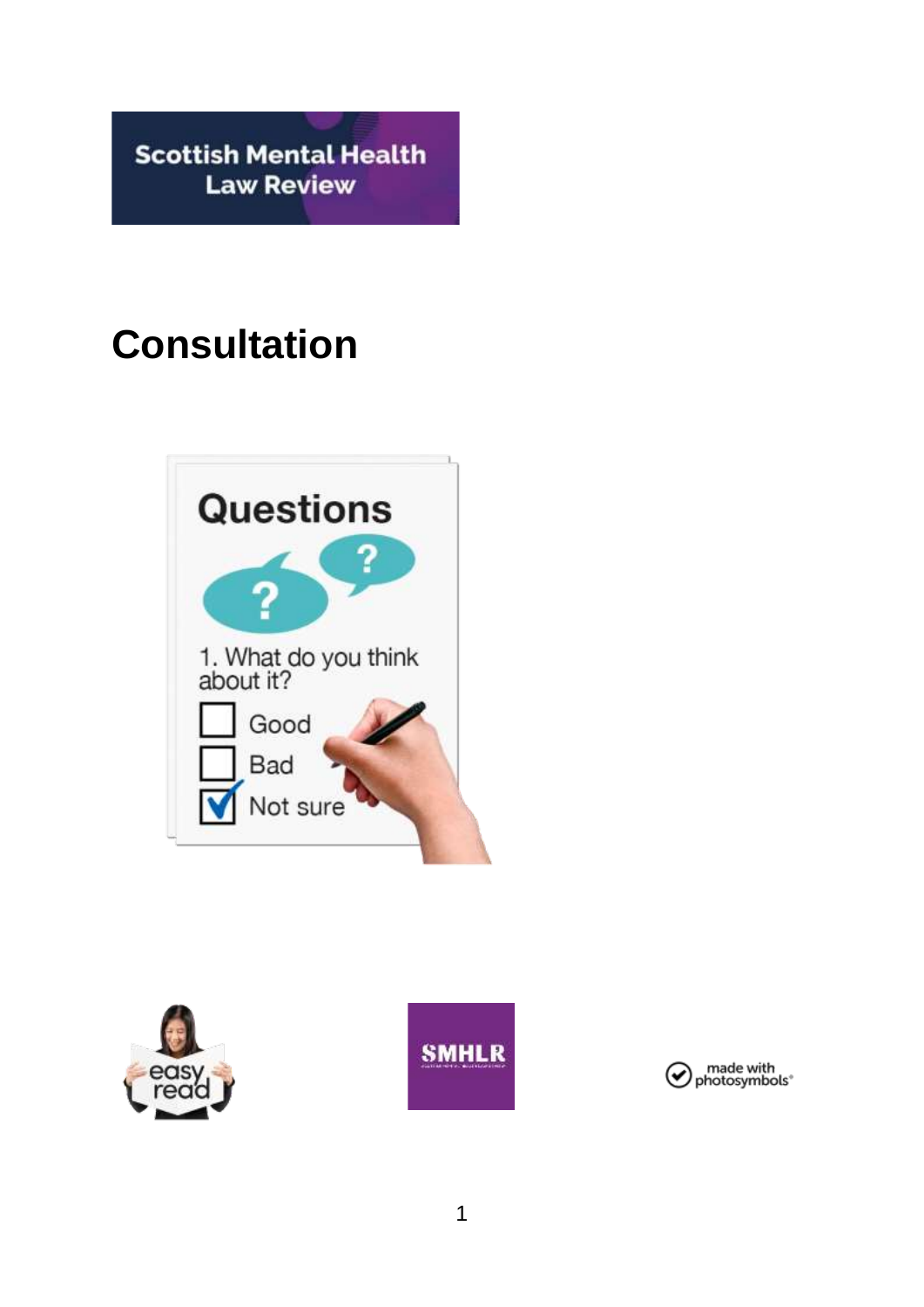| <b>Content</b>                                         | Page      |
|--------------------------------------------------------|-----------|
| What is this consultation about?                       | $3 - 4$   |
| Making plans for your future                           | $5 - 11$  |
| Getting support to help you make your own<br>decisions | $12 - 17$ |
| If you get into trouble with the Law                   | $18 - 31$ |
| <b>General Question</b>                                | 32        |
| What happens next?                                     | 33        |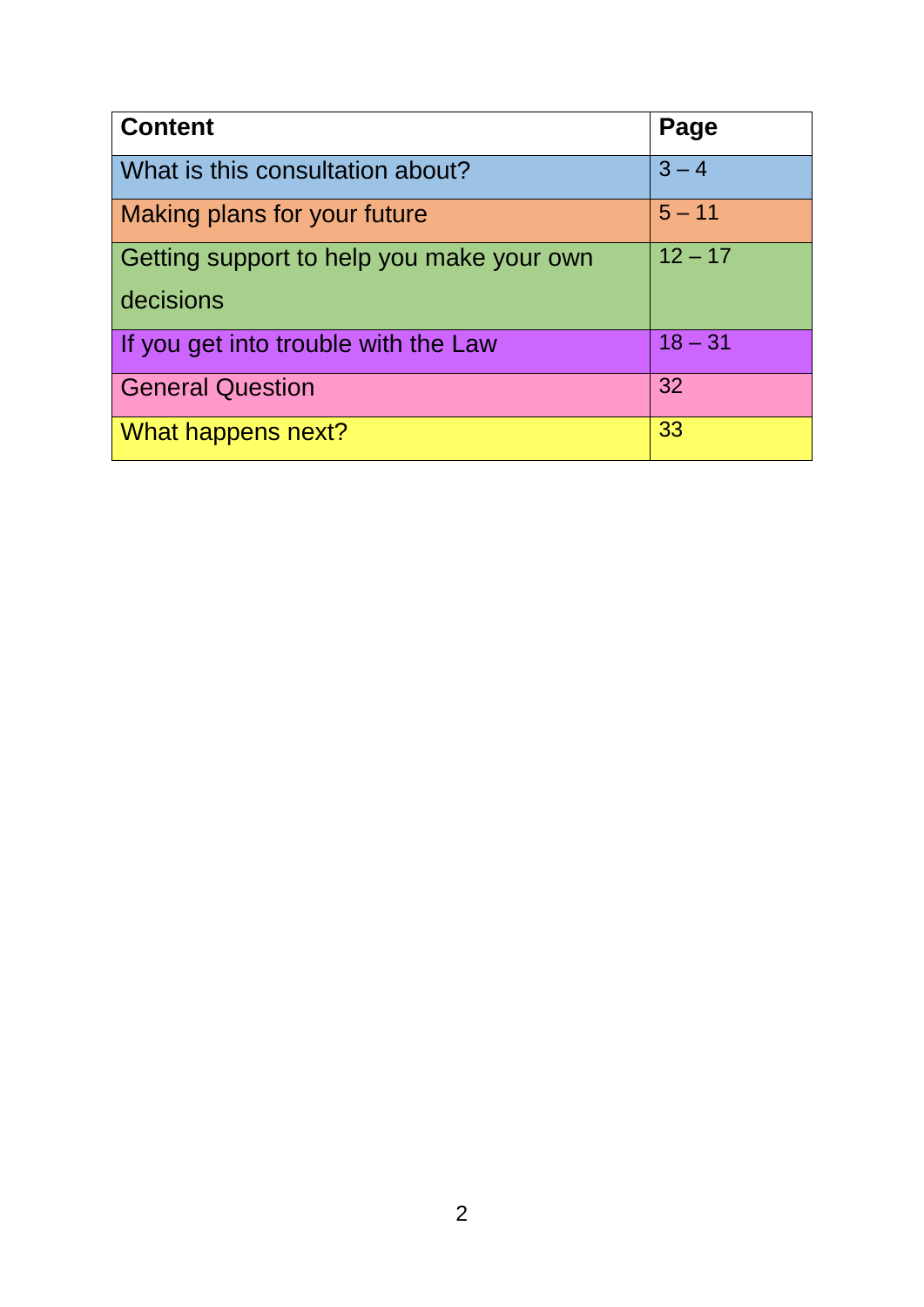#### What is this consultation about?



The Scottish Mental Health Law Review is looking at the mental health law in Scotland.



The Review is a group of people who are making suggestions to change the mental health law. These people are called The Executive Team.

The Scottish Government asked for three pieces of mental health law to be reviews. These are:



- Mental Health (Care & Treatment)(Scotland) Act 2003
- Adults with Incapacity (Scotland) Act 2000
- Adult Support and Protection (Scotland) Act 2007



You should respond by 22 July 2022.



If you would like a copy of this to be posted to you, or sent to you by another format, please email [secretariat@smhlr.scot](mailto:secretariat@smhlr.scot)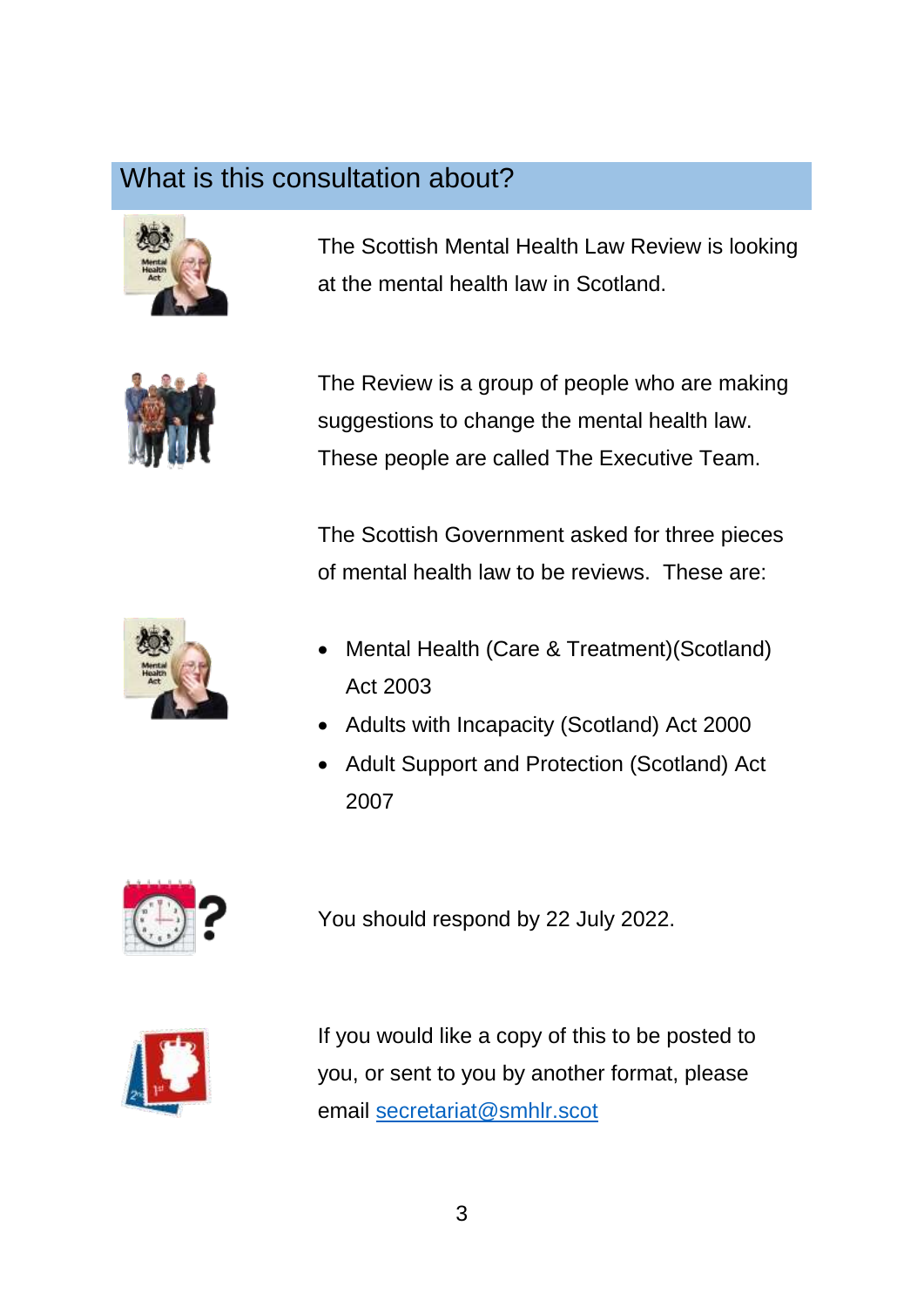### What is this consultation about?



You can email your replies to [secretariat@smhlr.scot](mailto:secretariat@smhlr.scot) or email [secretariat@smhlr.scot](mailto:secretariat@smhlr.scot) with your phone number. Someone will give you a call and speak to you.



We recently asked you what you thought of some of the ideas we have so far.



We want to find out what you think about some more of our ideas.



We might want to share some of your comments. We will only do that with your permission and nobody will know who the comment was made by.



A final report will be passed to Scottish Ministers by the end of September 2022.



They will decide what happens next.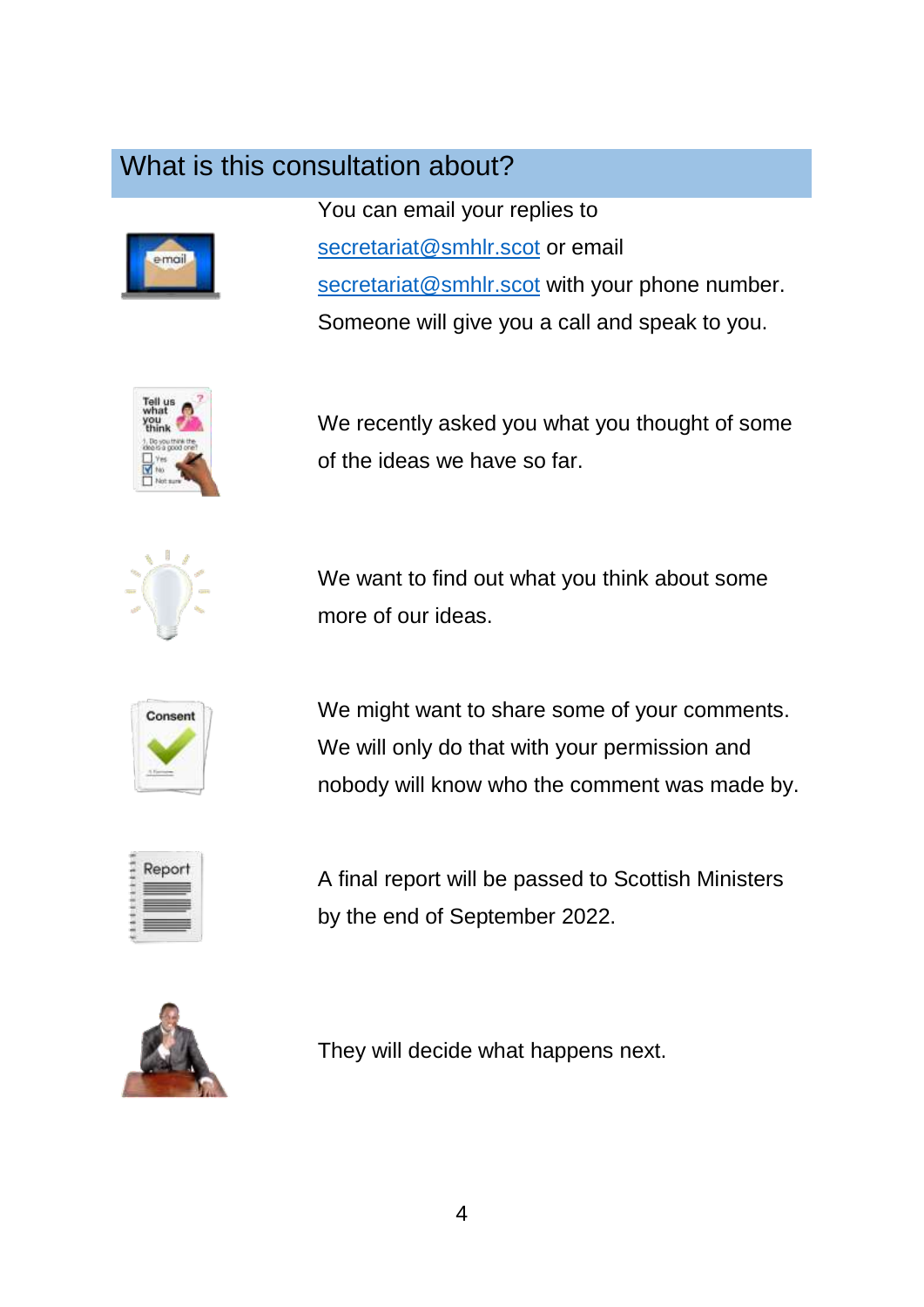

Making plans for your future is what is called an advance statement.



It is a record of how you would want to be medically treated for a mental health condition.



We think it is too difficult to do this so we want to make it easier.



Not many people know how to make plans for their future.



Sometimes practitioners don't know that someone has made plans for their future.



An advance statement can only be used for medical treatment.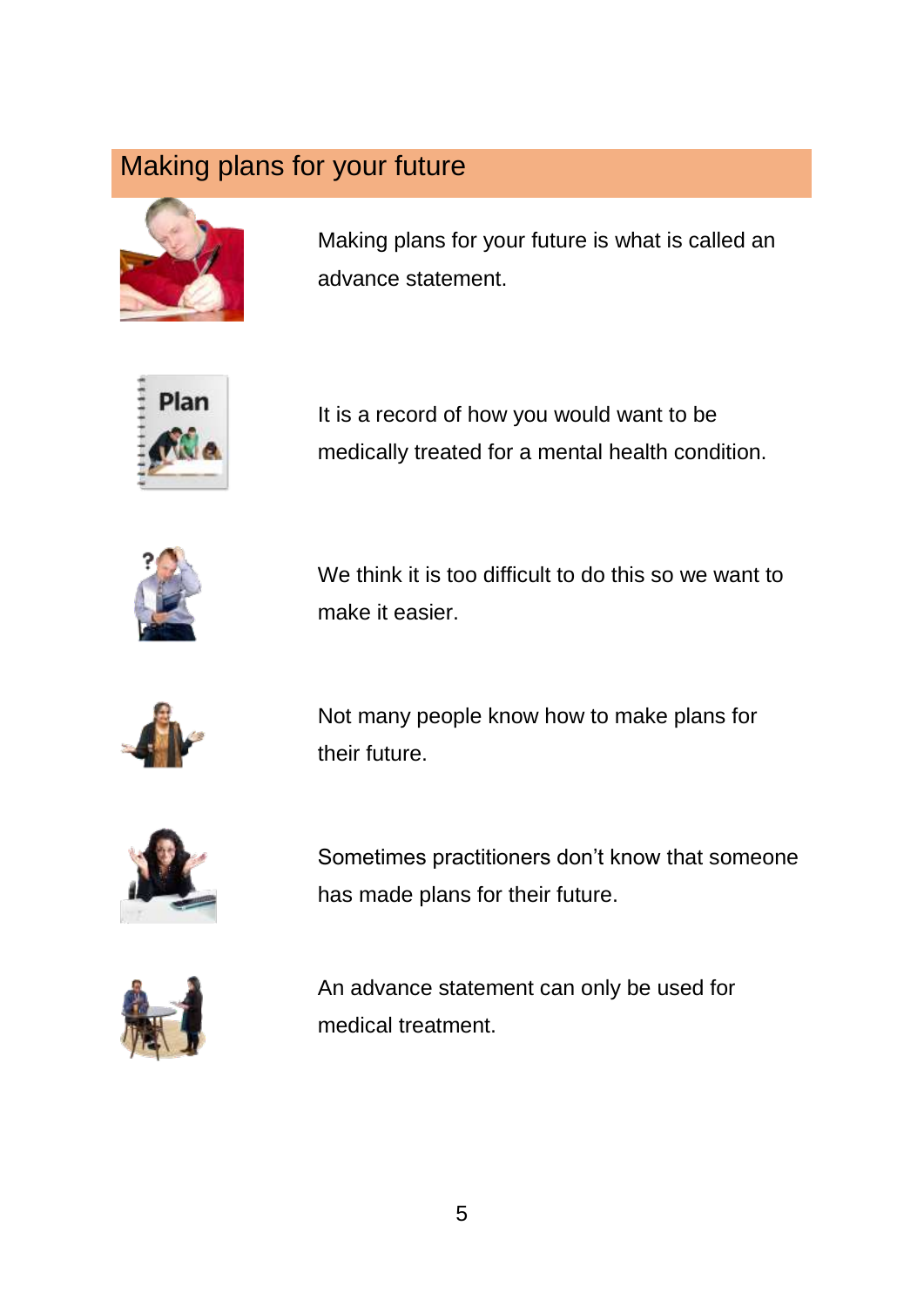



A Doctor or Mental Health Tribunal can overrule something noted in an advance statement.

If they do this, their reason for doing it needs to be kept on record.



Independent advocacy can help you make an advance statement.



It can be difficult getting access to independent advocacy.



Everyone's wishes are important and should be respected.



You should still have a voice if you are unwell and not able to speak for yourself.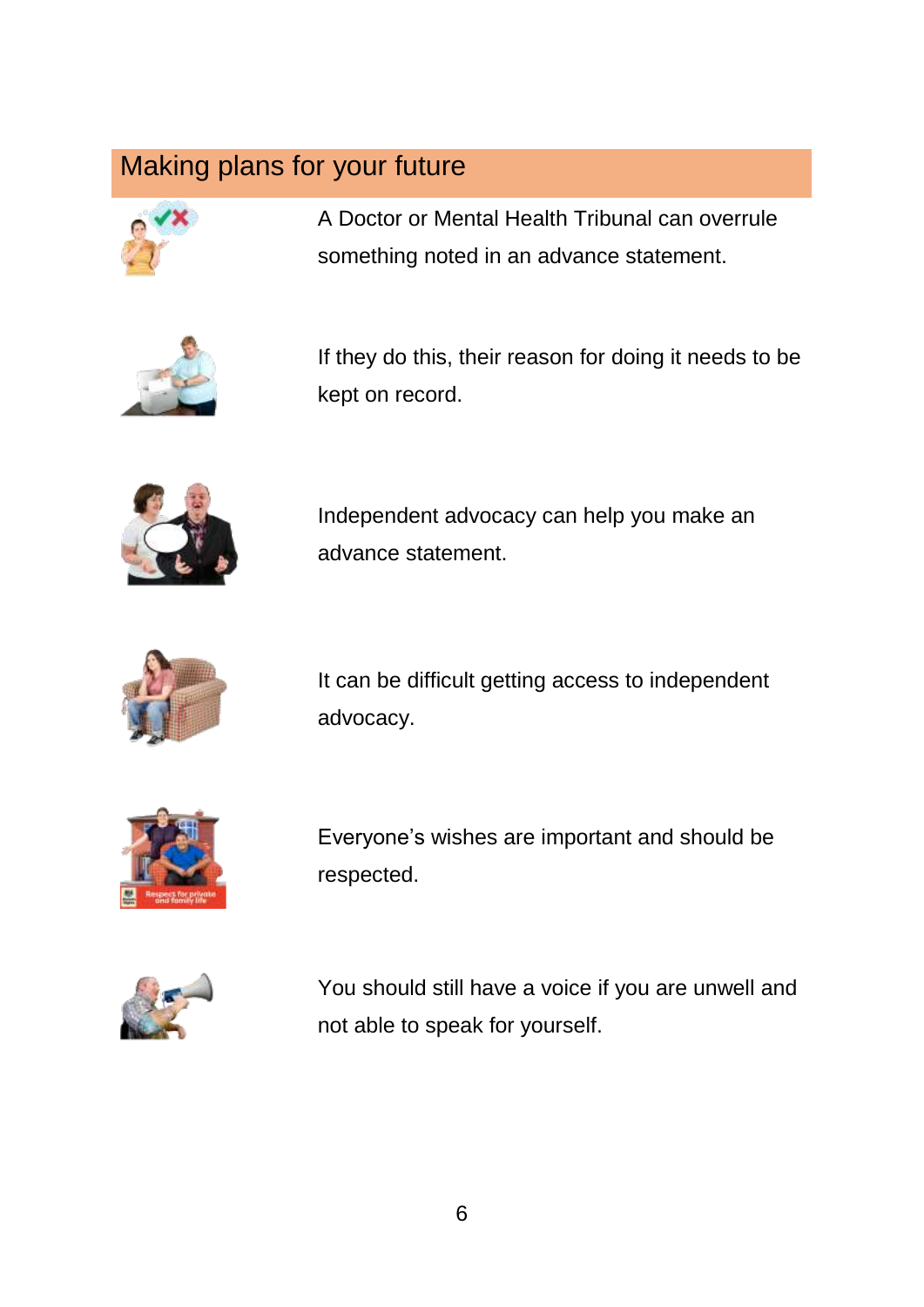

We think advance statements should be replaced by something called a **Statement of Will and Preference**.

A **statement of will and preference** is when you record everything you want to happen to you in life. This includes:

- The right to life
- Treatment for mental health conditions.
- Any other medical treatment.
- Any other welfare issue such as how often you want to get your hair cut.



This would help make sure your human rights are met.



If you are able to make decisions for yourself, your **statement of will and preference** would not need to be used.



Your **statement of will and preference** should always be respected.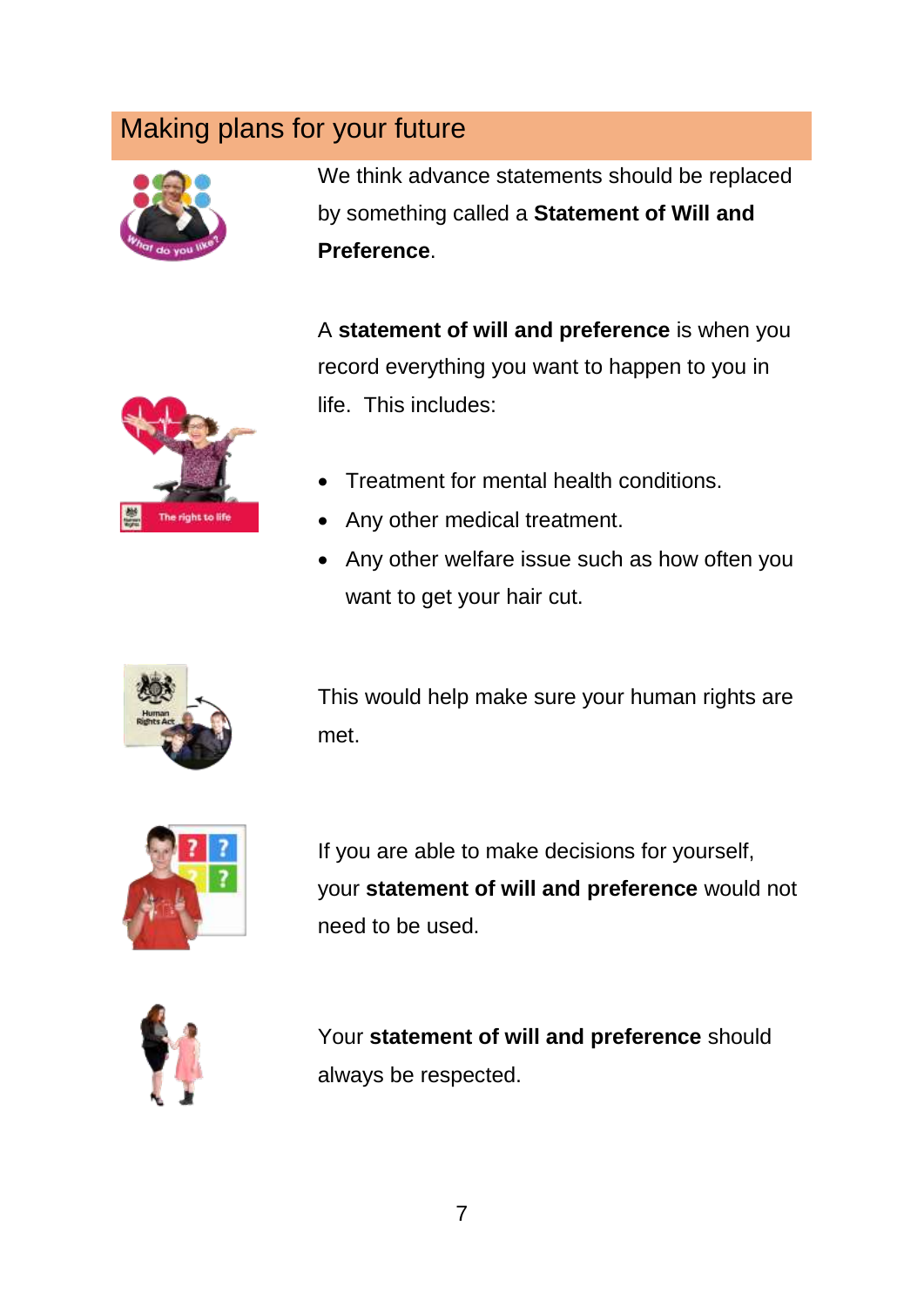Or



We think your **statement of will and preference** should be witnessed when you sign it.



As we change our minds about what we want, your **statement of will and preference** should be updated regularly.



The Mental Welfare Commission should deal with any issues about carrying out your wishes.



The Mental Welfare Commission could give advice on what to do



Arrange for an independent clinician to tell them what they think.

A final decision will then be made.



Sometimes it might not be possible for you to get what you want.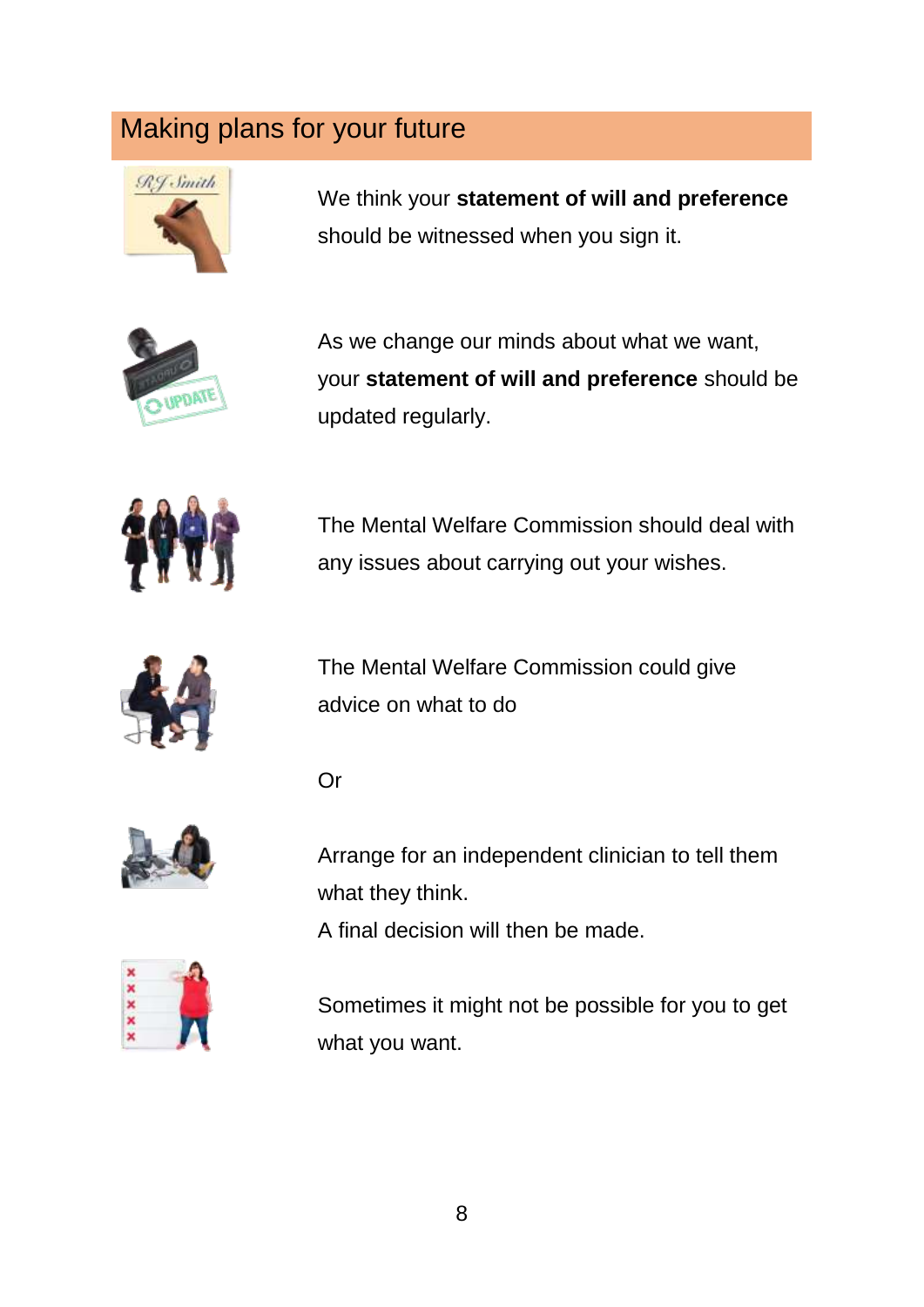

We think the **statement of will and preference** will help you make your own decisions through life.



We think the Mental Welfare Commission for Scotland should keep a register of who has a **statement of will and preference**.



Anyone who needs it should be given help to make a **statement of will and preference**.



The **statement of will and preference** should be made with time and care.



Your unpaid carer, family member, trusted person and clinician can have an say in your **statement of will and preference** if you want them to.



A **statement of will and preference** doesn't need to be in writing. You can do this by video, audio or visual guides.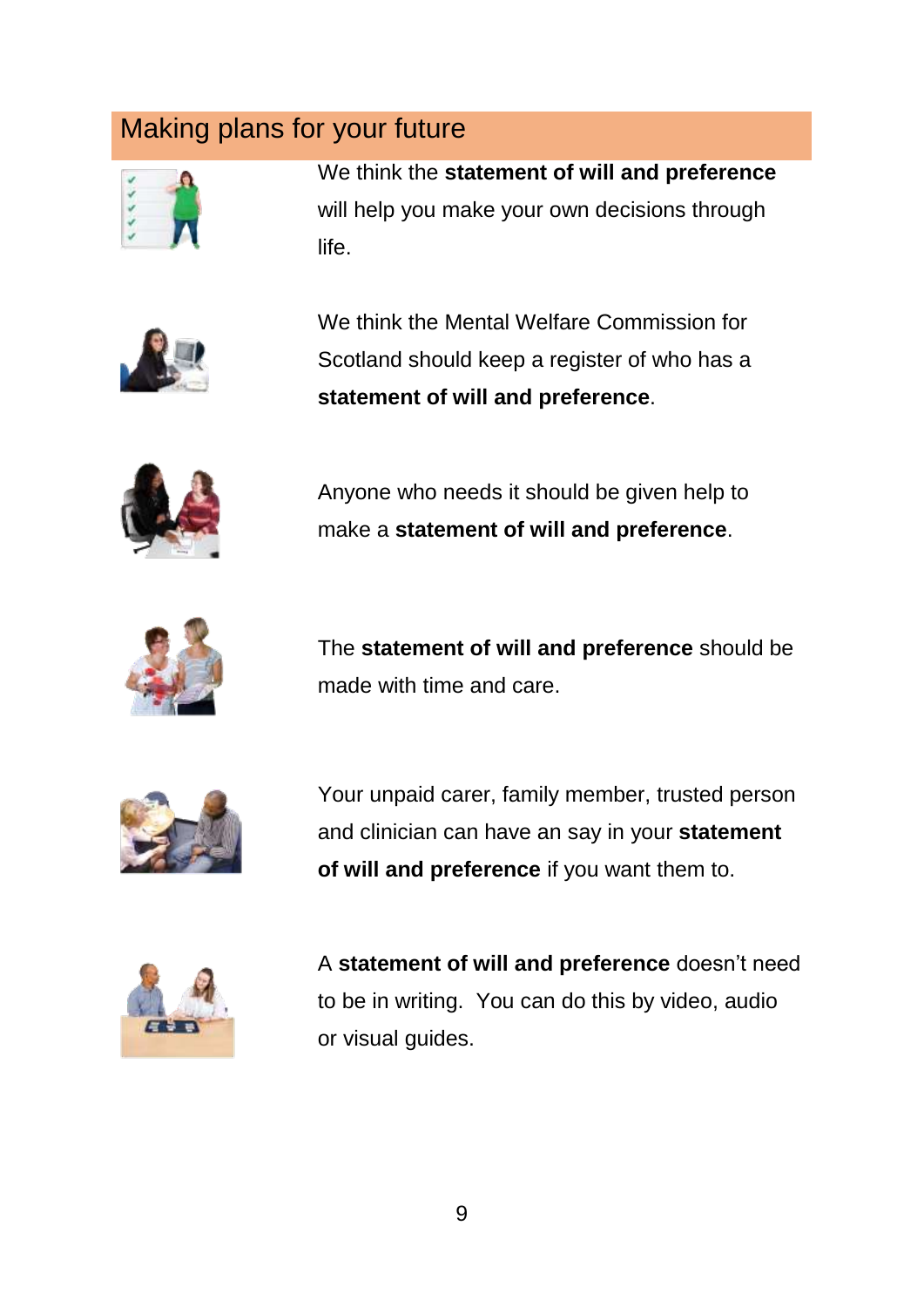

You should keep a copy of your **statement of will and preference** in case you need it urgently.



Your voice is still important even if you don't have a **statement of will and preference**.



If you don't have a **statement of will and preference** someone might have to guess what it is you want.



We think a **statement of will and preference** is important so that **your** views are the ones being heard.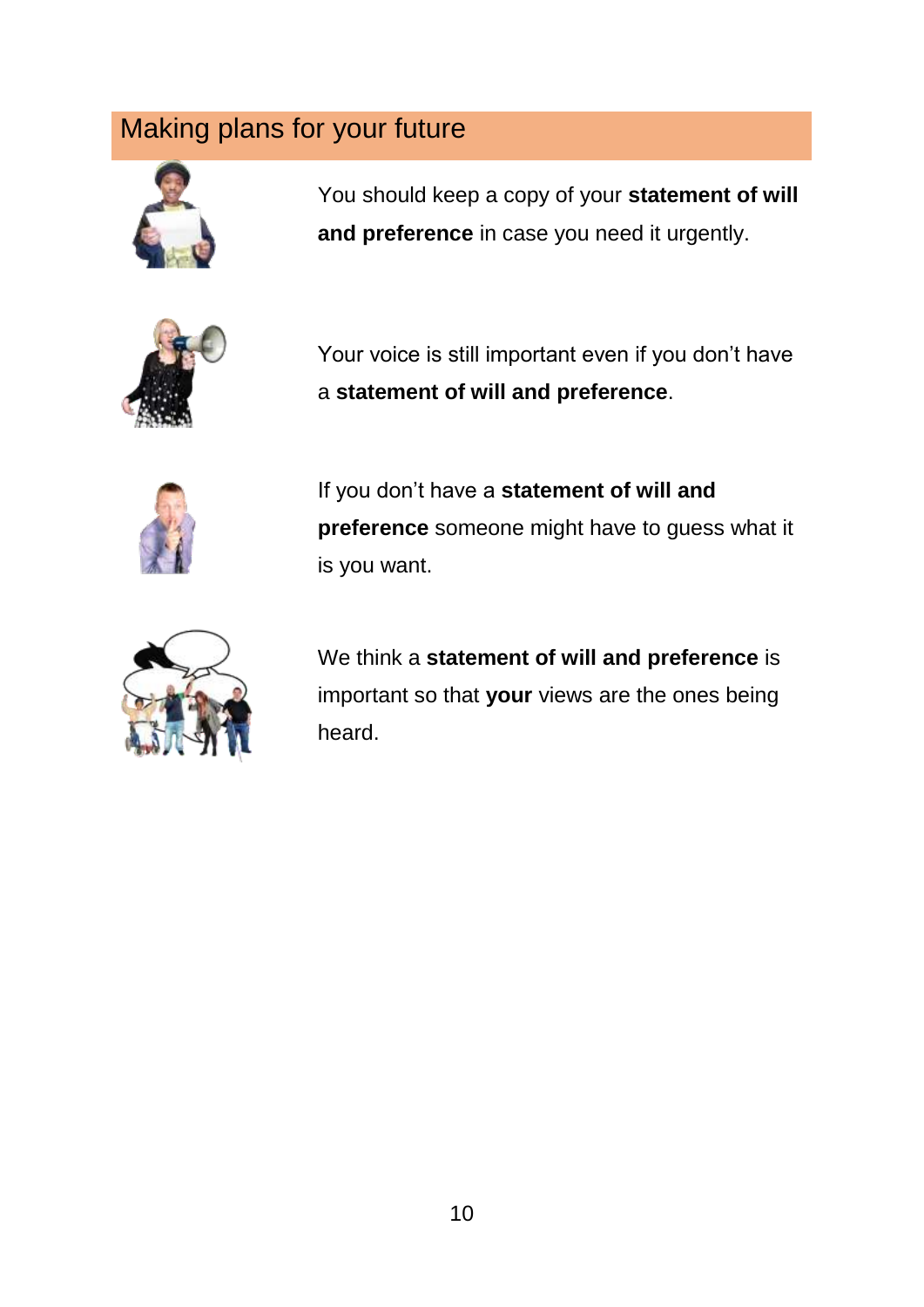### **Questions**



What do you think about the idea of a **statement of will and preference**?



Is there anything you would change about it?



If there anything else you would like to tell us?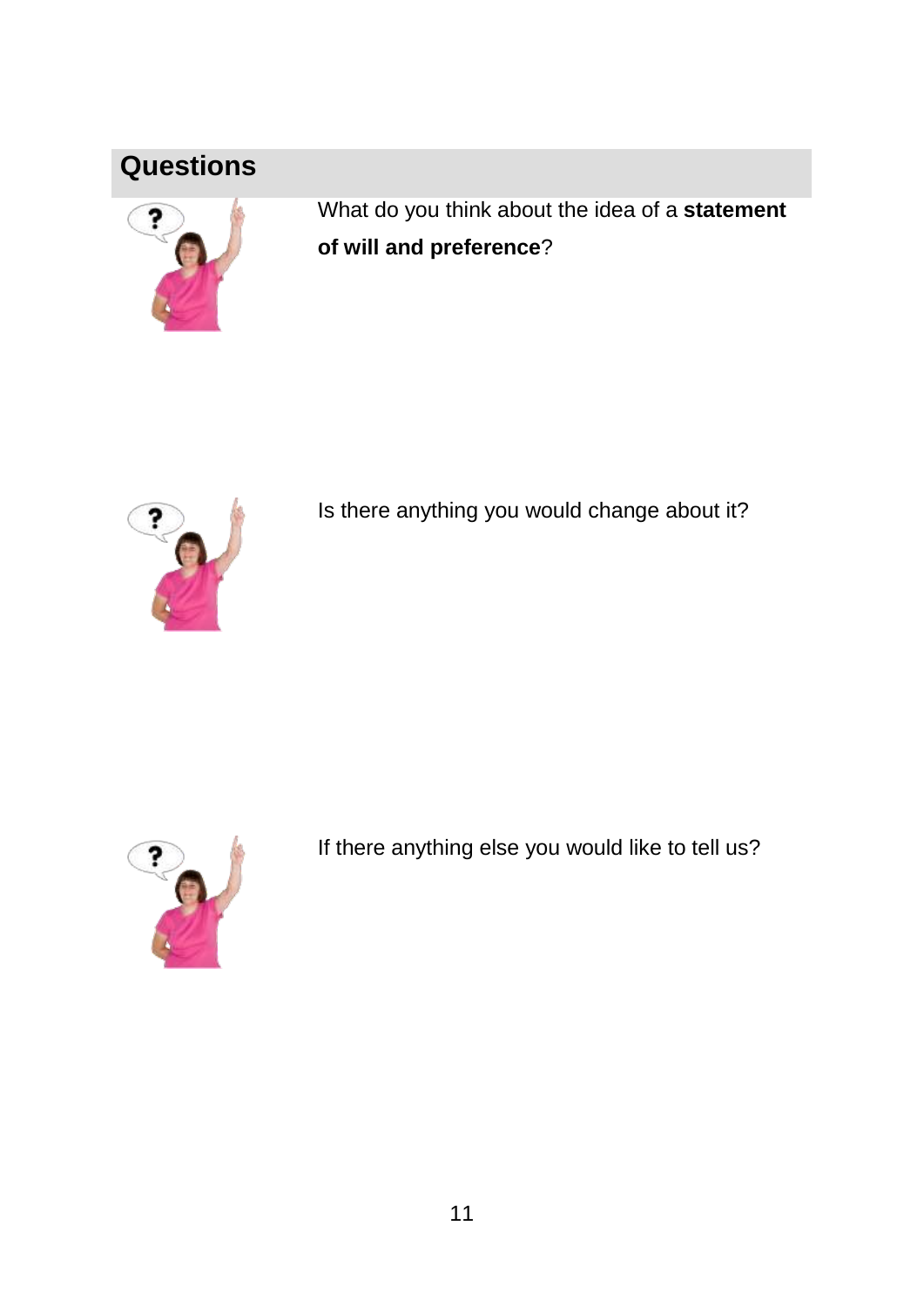#### Getting support to help you make your own decisions



There is help available called independent individual advocacy.



There are 2 types of independent individual advocacy. These are:



Individual independent advocacy And Non-Instructed advocacy



Independent individual advocacy helps and supports people to have a say in what they want.



Non-instructed advocacy helps and supports people who have difficulty being able to say what they want.



Not many people know about non-instructed advocacy.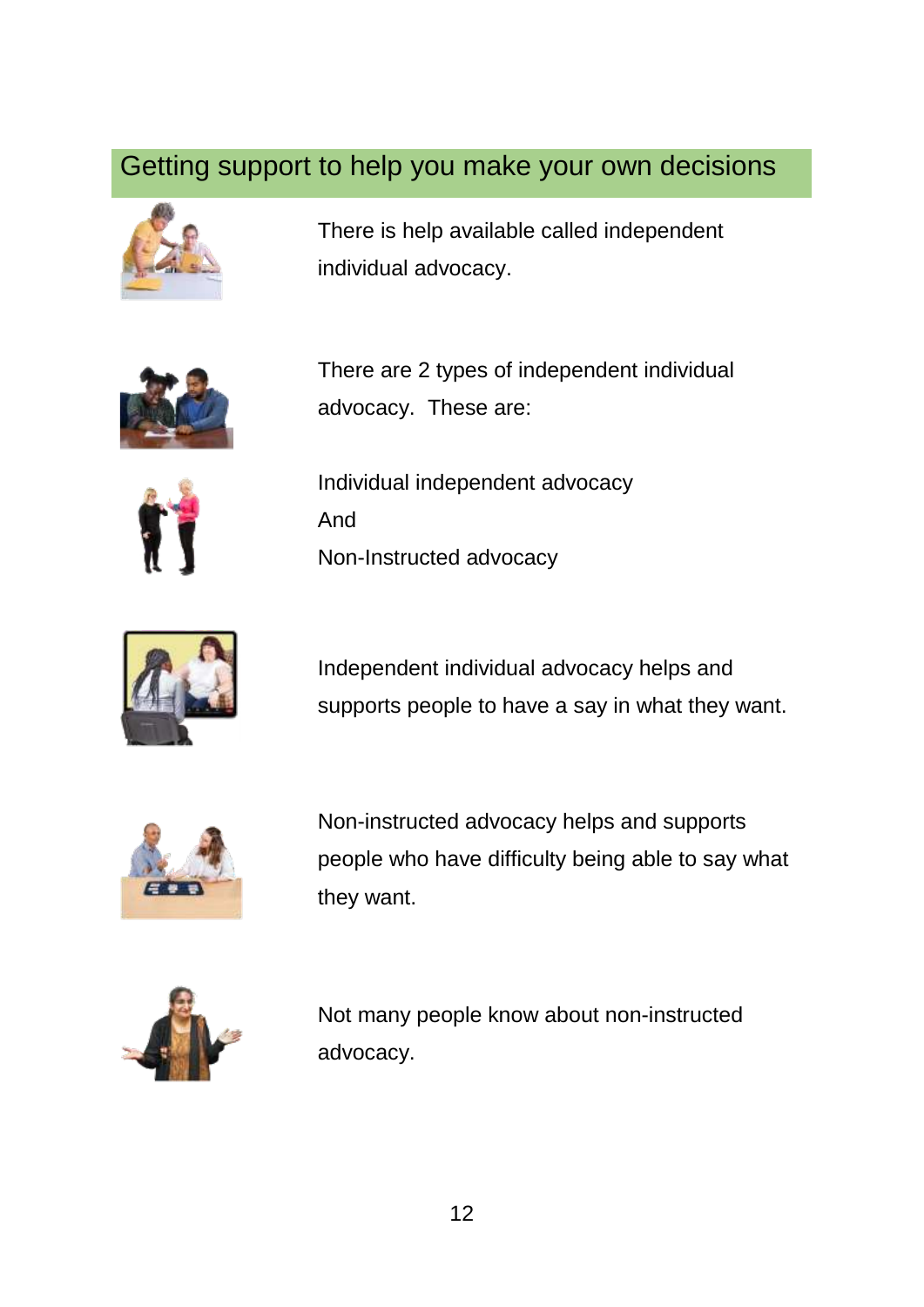#### Getting support to help you make your own decisions



Non-instructed advocacy should be more available for children and young people.



Family members and unpaid carers can help noninstructed advocacy know what it is you would want.



We think that more people need to know about non-instructed advocacy.



There is also collective advocacy.



This is when a group of people with shared experiences come together to try to improve issues that may affect their lives.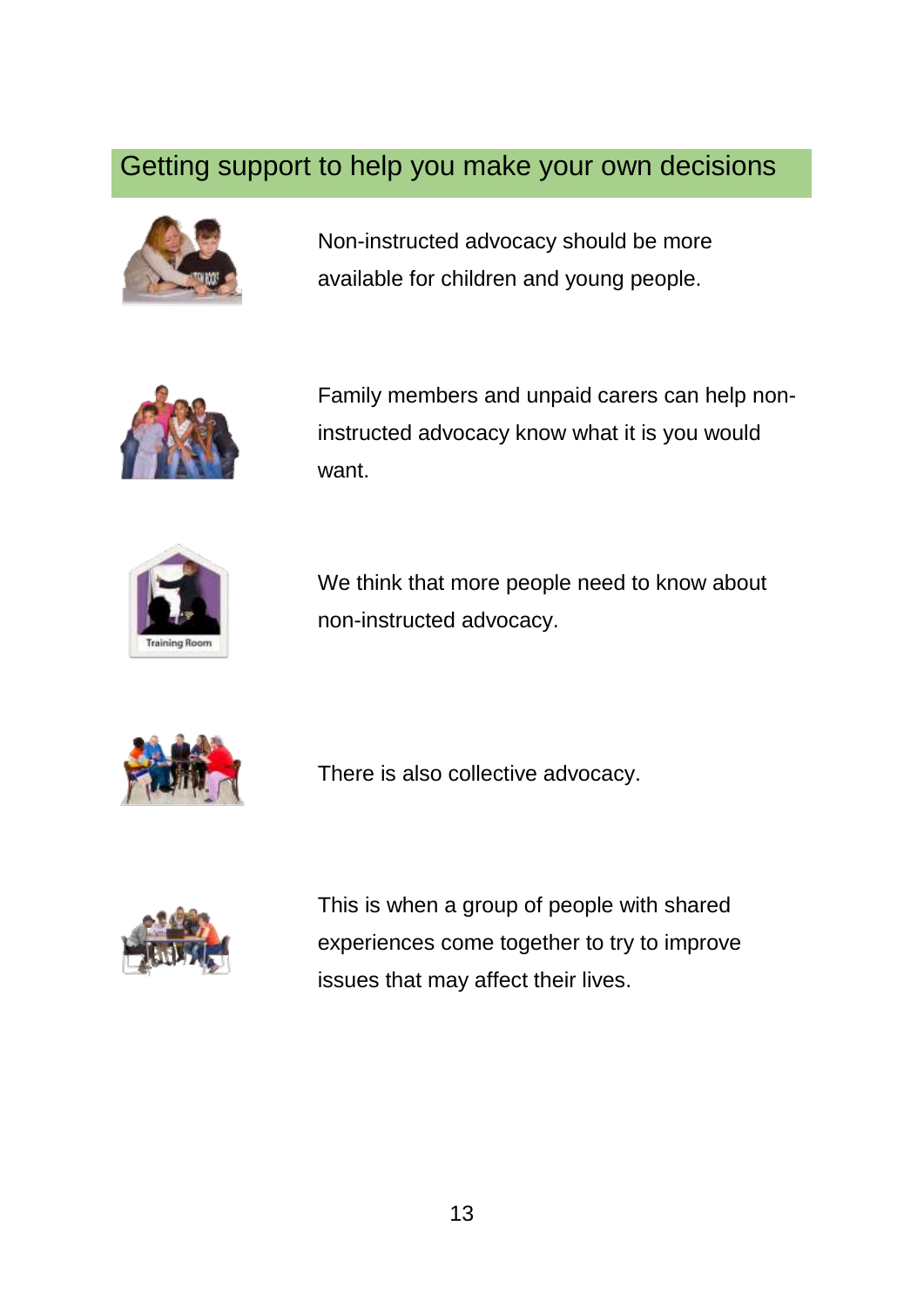

We think that the law needs to change to make sure everyone can access independent individual advocacy.



You should automatically be given access to an independent individual advocate unless you say you don't want one.



Information should be gathered on how independent advocacy is working.



Independent advocacy organisations should be supervised.



All advocacy workers should have a Scottish Qualification to carry out the role.



Their details should be kept on a register.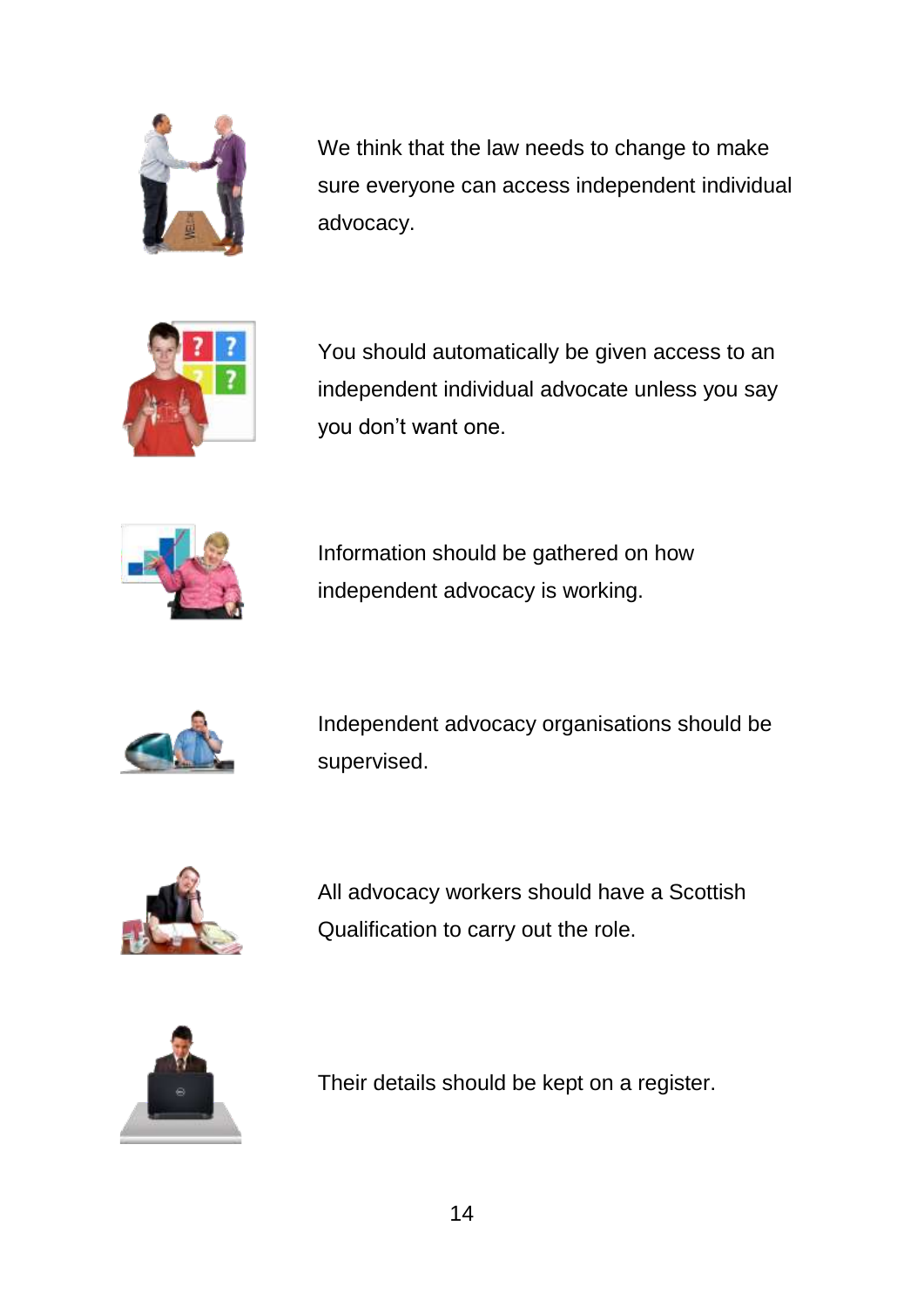#### Getting support to help you make your own decisions



All independent advocacy workers should be trained on equality, diversity and inclusion.



They should also be trained on Human Rights and how to support someone to make their own decisions.



This will make sure everyone gets the same fair treatment.



There are communities such as the travelling community or ethnic minority groups that face barriers in Scotland.



There should be dedicated advocacy workers to work with these groups.



There should be a national fund to pay for independent advocacy.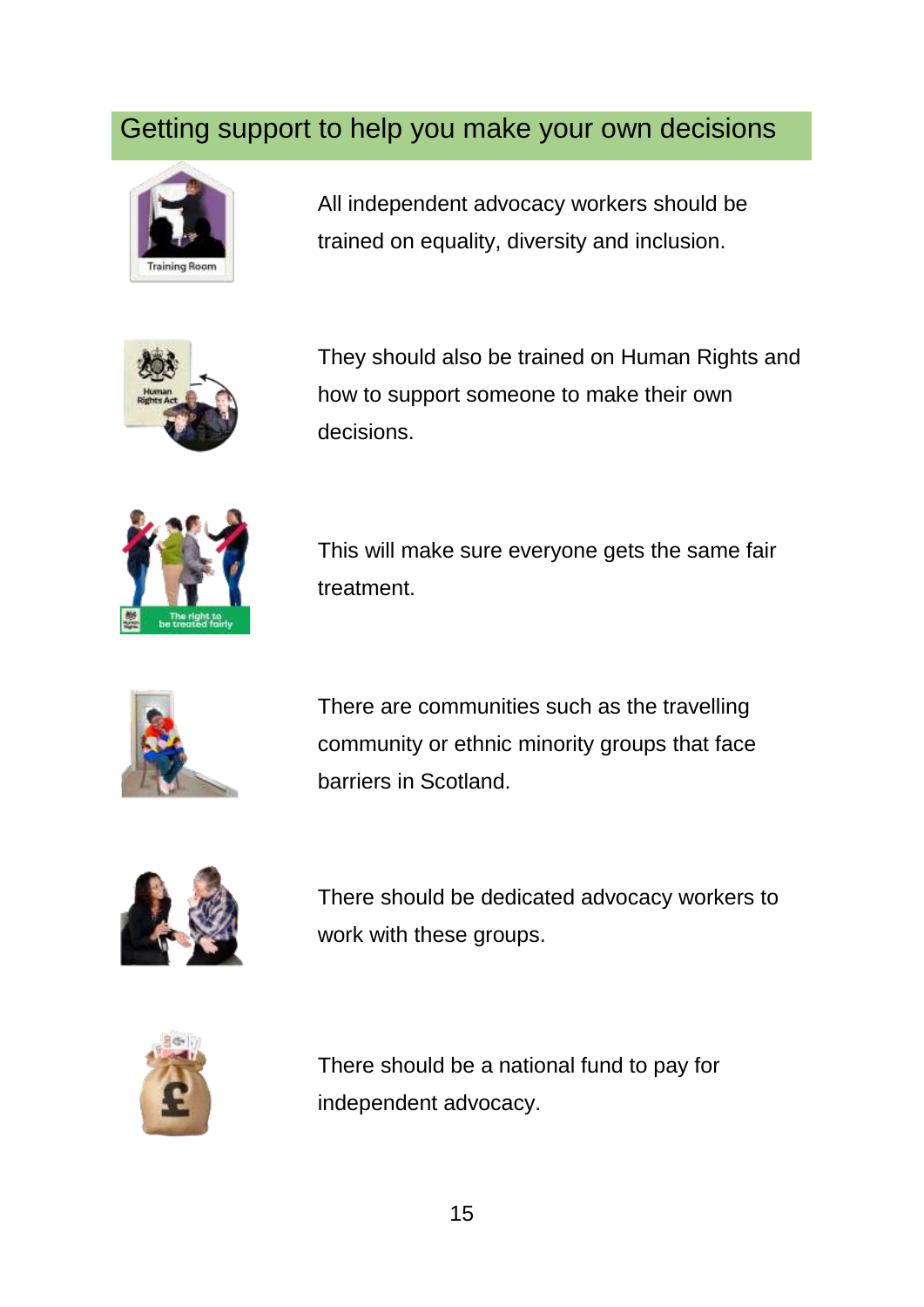# Getting support to help you make your own decisions



Independent advocacy should be available to support unpaid carers.



The Scottish Government should recruit staff and volunteers for these posts.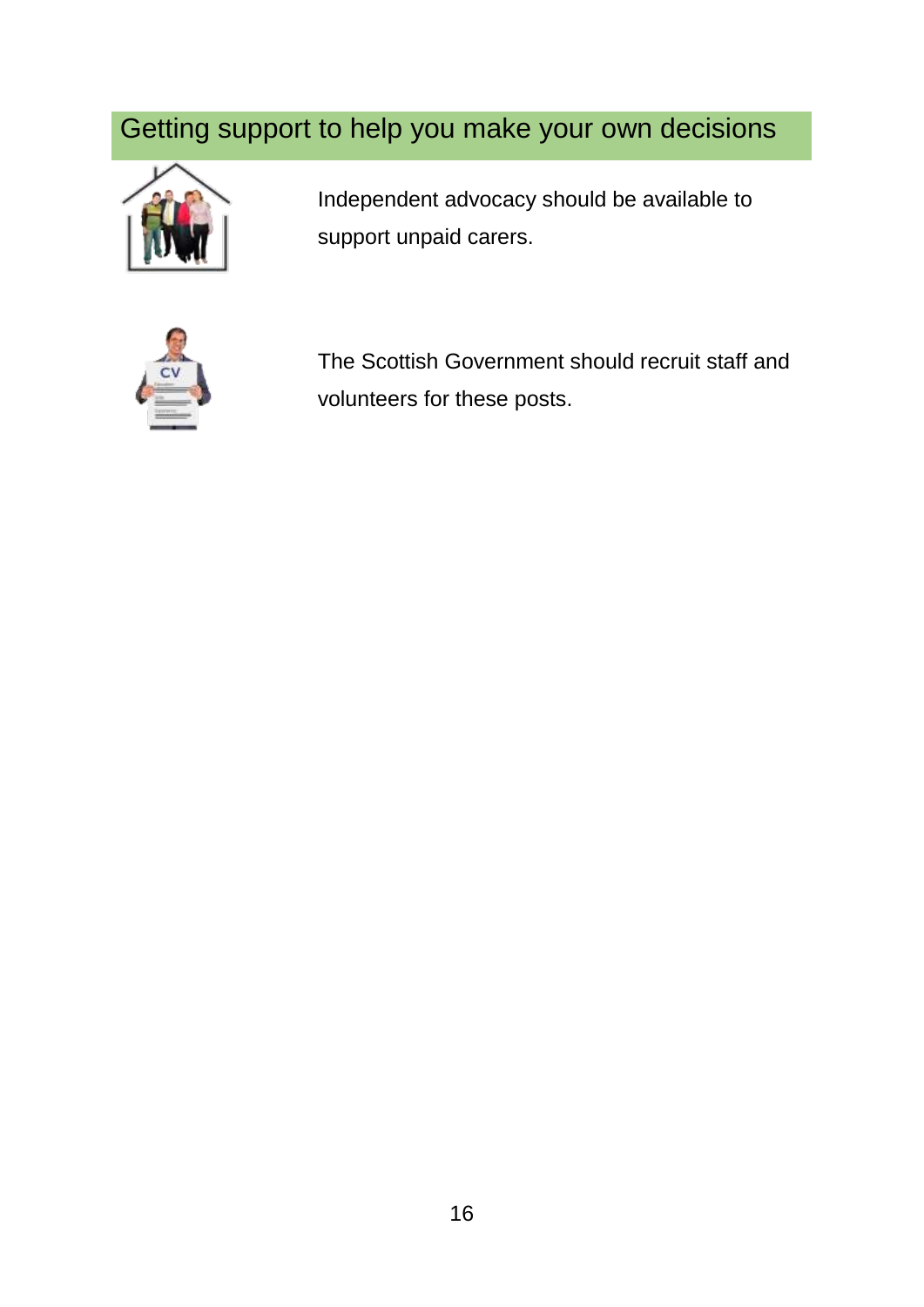# **Questions**



What do you think of these ideas?



What do you think about independent advocacy being available to everyone?



Is there anything else you would like to tell us?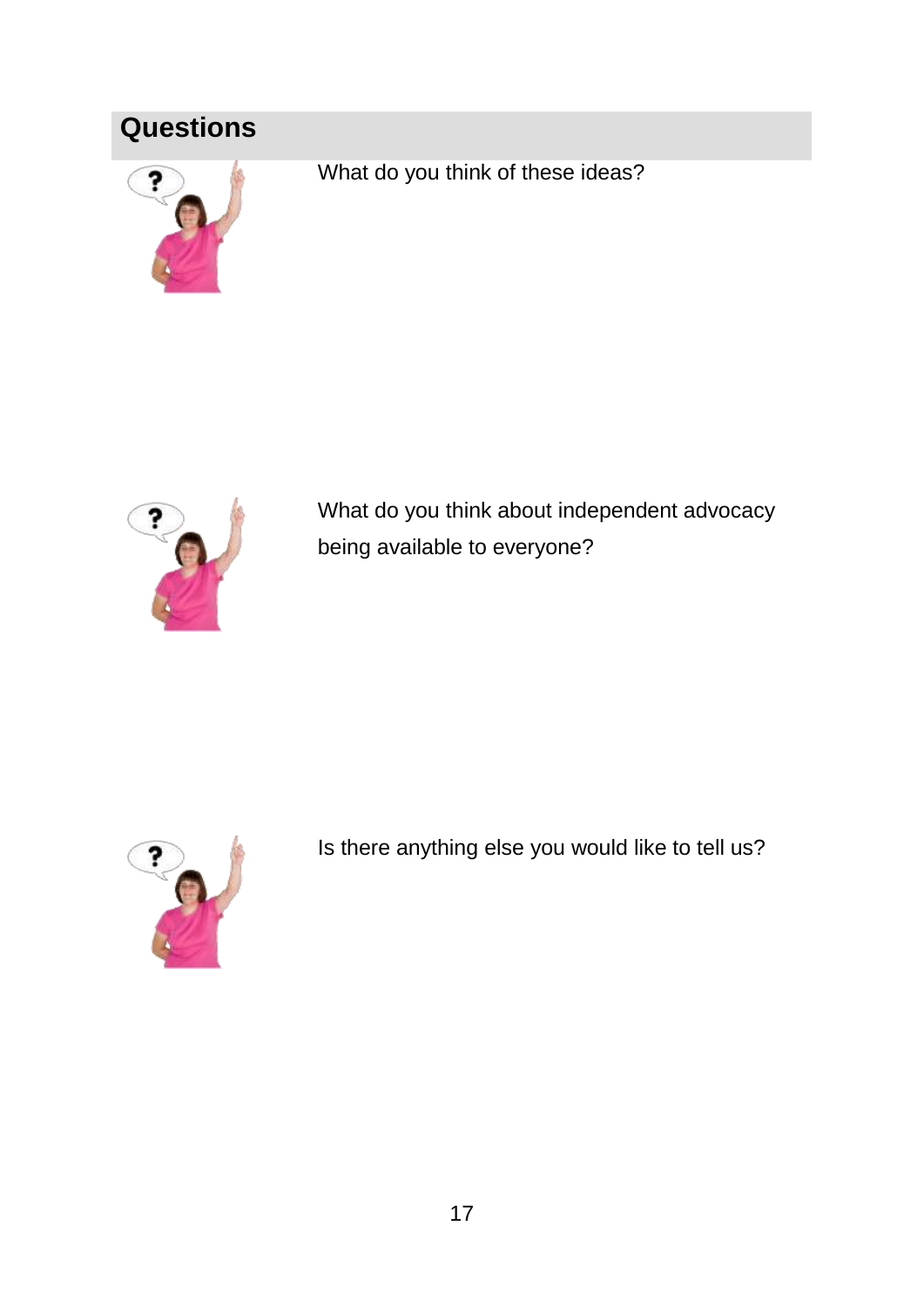

We have looked at our criminal law and mental health law to see if any changes are needed.



If you have a mental health disorder when you do a crime, your sentence might be different to someone who doesn't have a mental health disorder.

We don't think this should change.



We think it is important that your human rights are still met and you are treated equally.



It is important that people get the right help and support they need.



A person with a mental disorder can have an appropriate adult with them when they are being interviewed by the Police.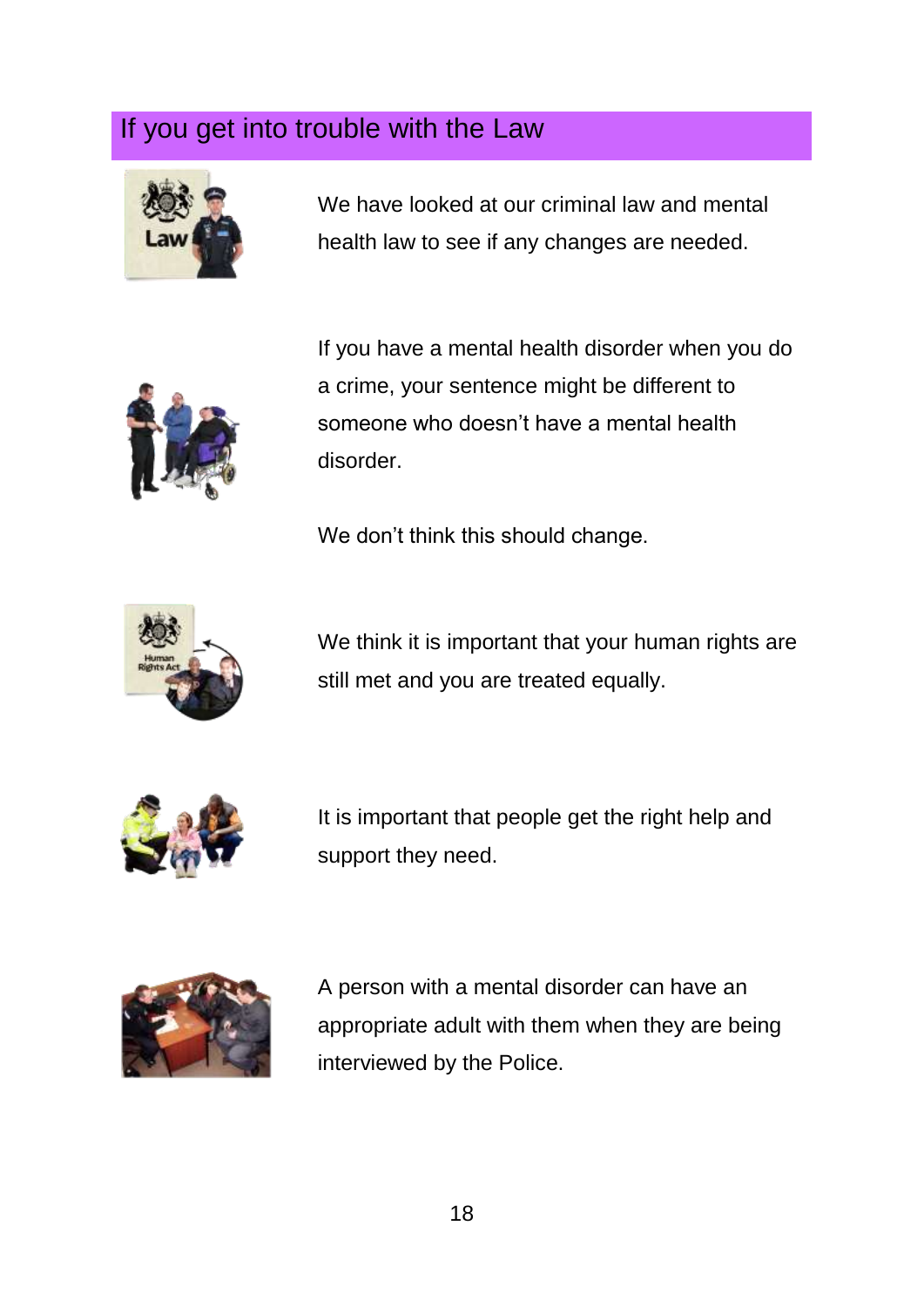

But some people told us that they need more support to be able to go to court.

We think there should be someone available to support people with a mental disorder if they go to court.



This would help people who find it difficult to communicate.



It is important that someone with a mental disorder gets properly assessed if they have been accused of a crime.



But sometimes the authorities don't know if a person has a mental health disorder.



This might be because they are too unwell to say, their Lawyer doesn't know or they don't want to tell anyone.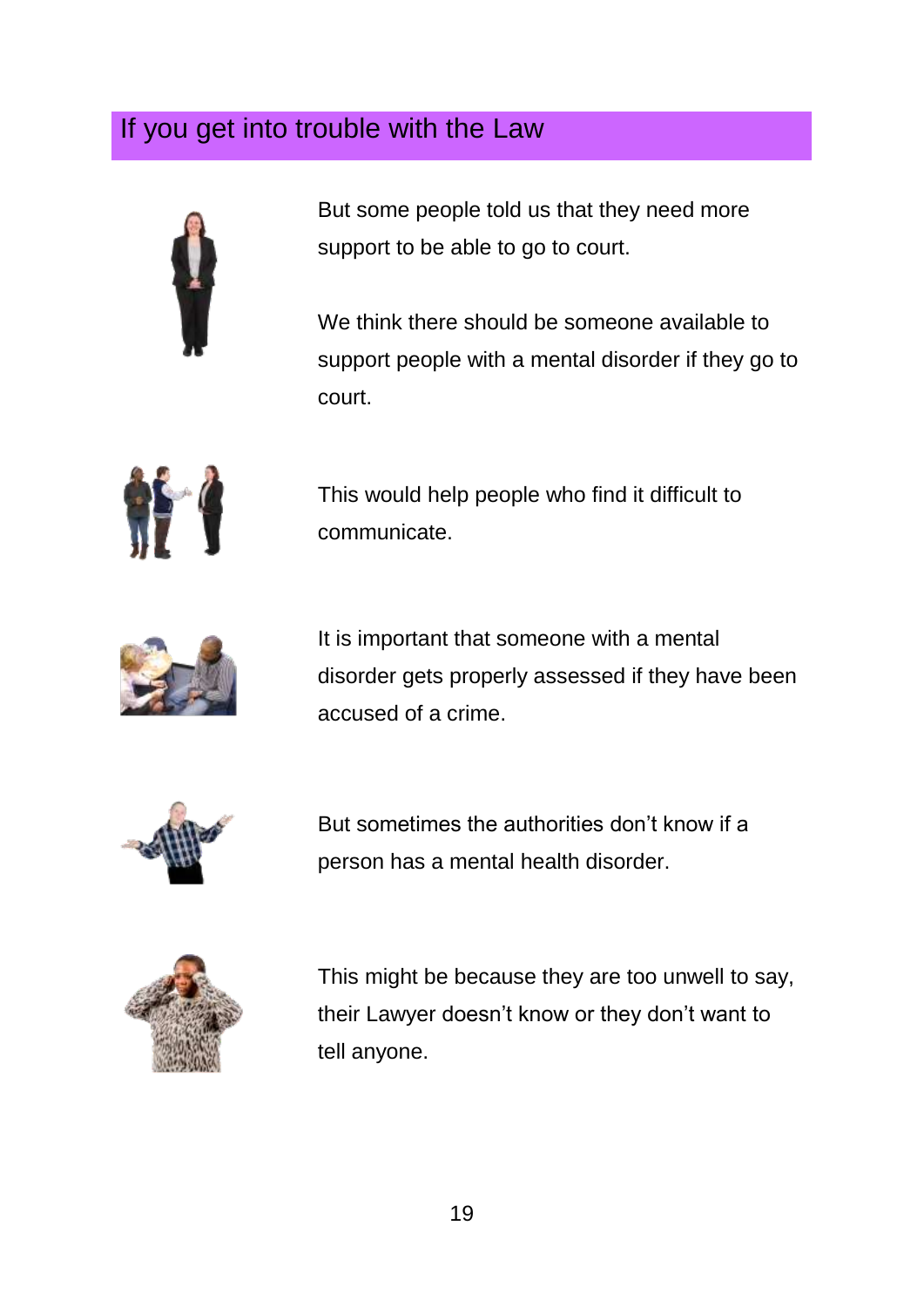

It is important that they are assessed quickly so they can get the right help and support.



The court can ask for this to be done.



Sometimes people are kept in prison while they wait for a mental health assessment to be done because there are no beds in hospital.



This can be really frightening.



We need to make sure people are placed somewhere safe which is right for their needs.

We are considering whether Scottish Ministers should do that.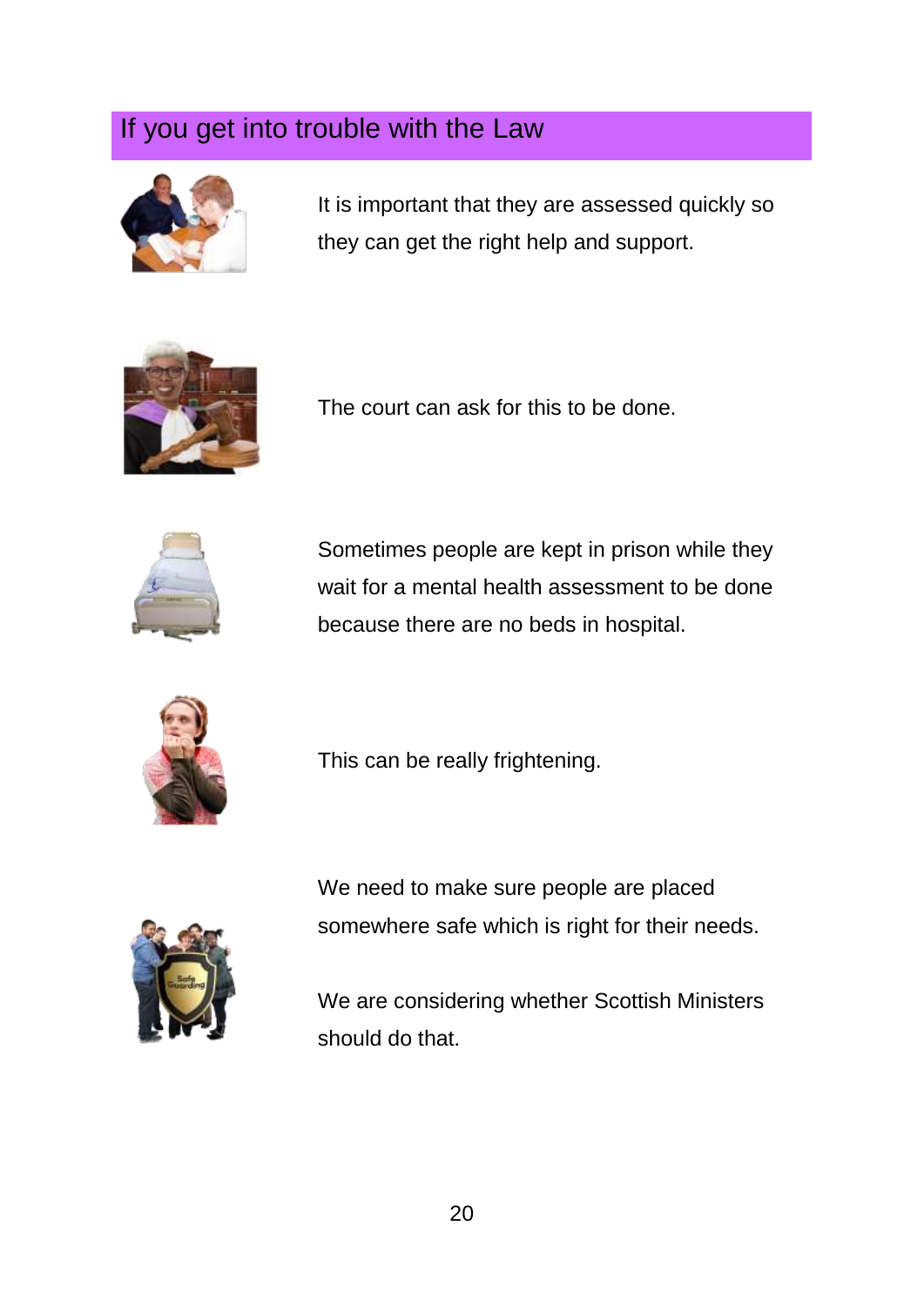

We looked at the forensic orders.



Forensic orders allow courts to send someone who has done a crime to a hospital rather than prison.



There are other reasons someone can be held under the mental health act, not just for doing a crime.

We think the reasons for holding someone in hospital should be the same whether they have done a crime or not.



We are not sure a forensic order should be allowed if it is only to protect someone from harming themselves.



We think you should only get a forensic order if your mental health disorder means you might struggle to make decisions about your treatment.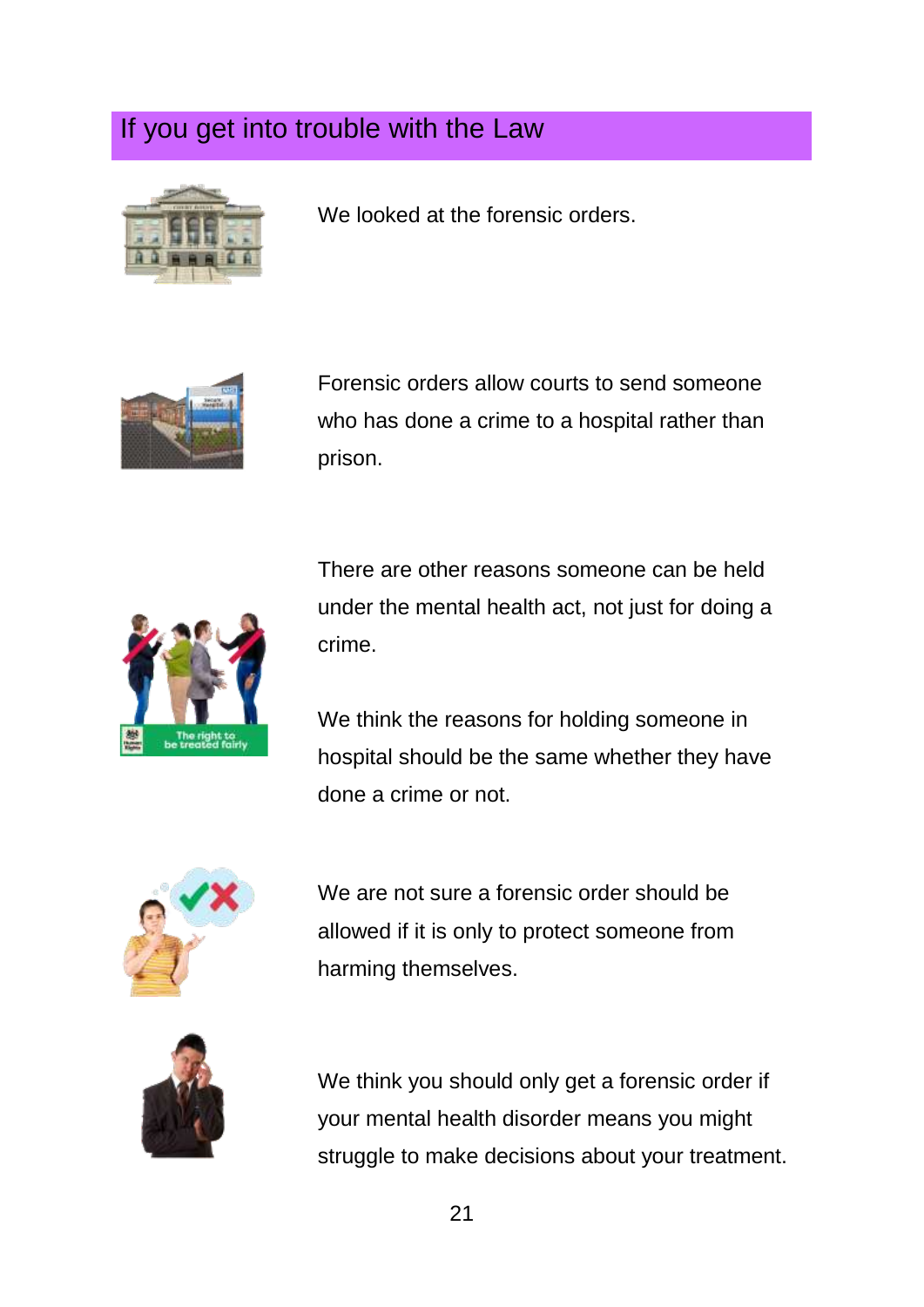

There are concerns you can be held in a hospital on a forensic order for too long.



It is important that people with a mental health condition who have done a crime are not held in hospital longer than is needed.



We think it is important that information is collected on this.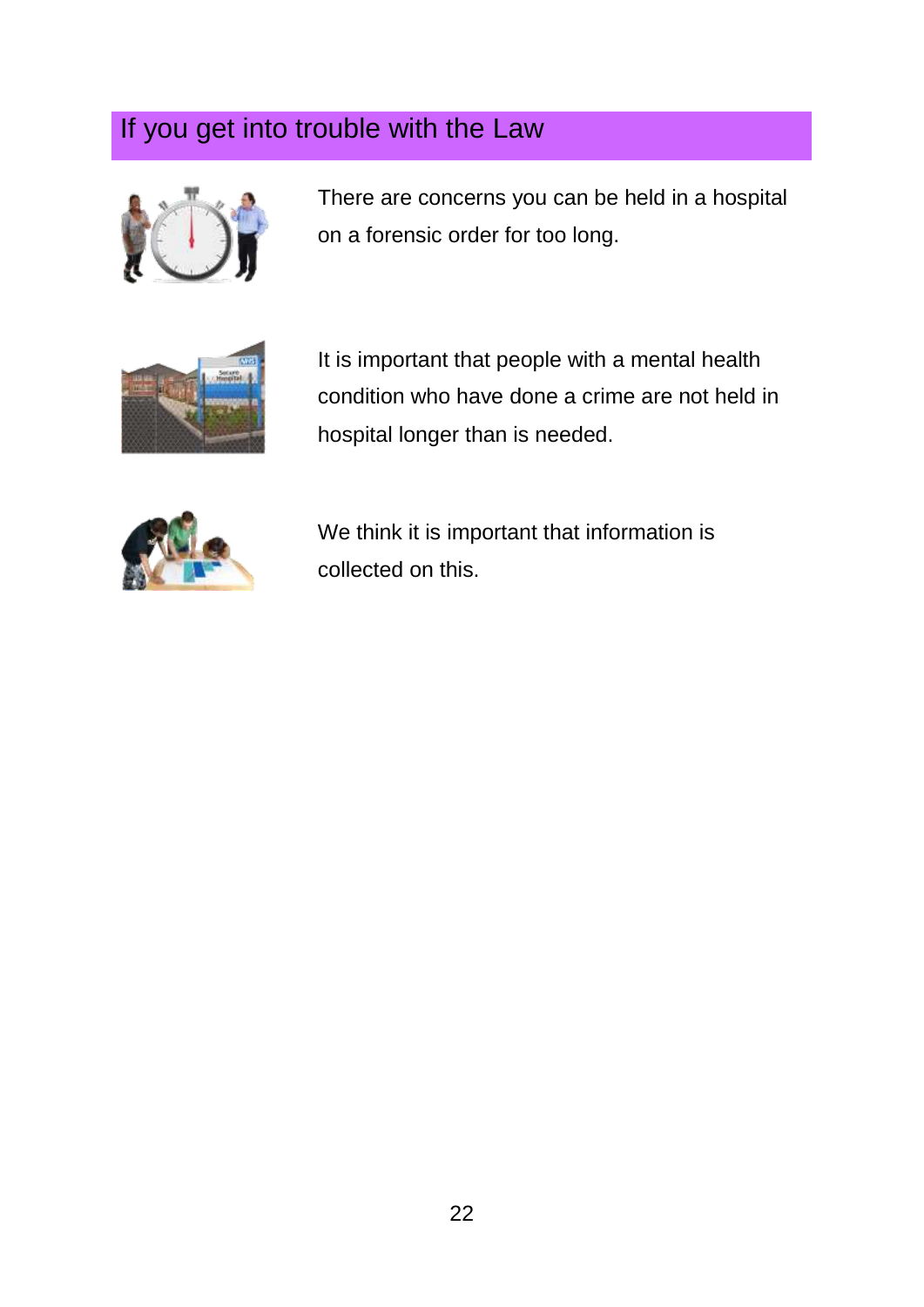# **Questions**



What do you think about these ideas for forensic orders?



Do you think there should be time limits on forensic orders to stop someone being held in hospital too long?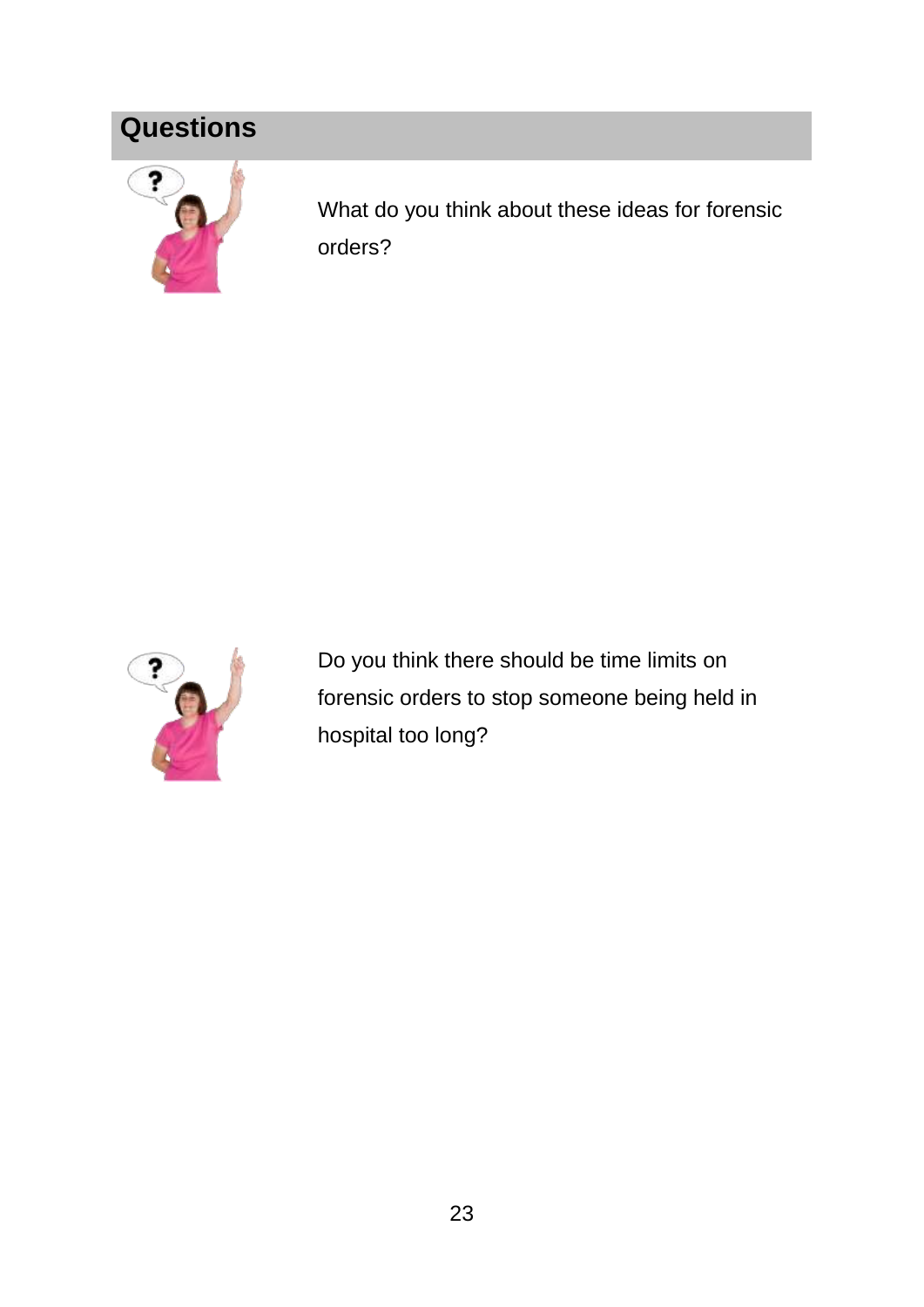

The Mental Health (Care and Treatment) (Scotland) Act 2003 talks about a 'serious harm' test.



A serious harm test is when is someone with a mental disorder can continue to be held in hospital if they are a serious risk to someone else, even if there isn't any treatment for their mental disorder.



We think that the test is being used too often.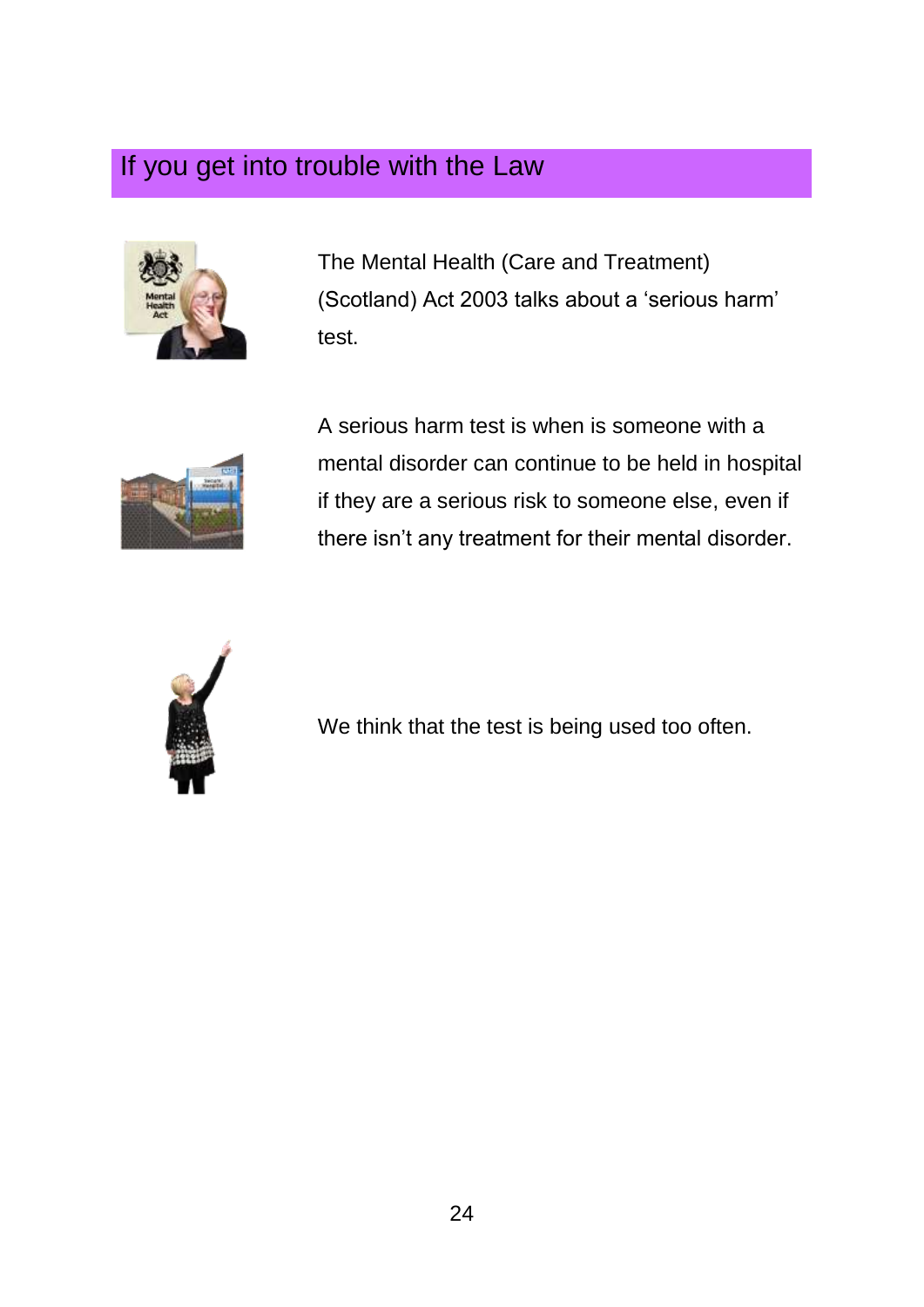## **Question**



What do you think should happen with the serious harm test?

Some ideas we were given were:

- Get rid of it.
- Only use it for patients in the State Hospital.
- Pass the case back to the court.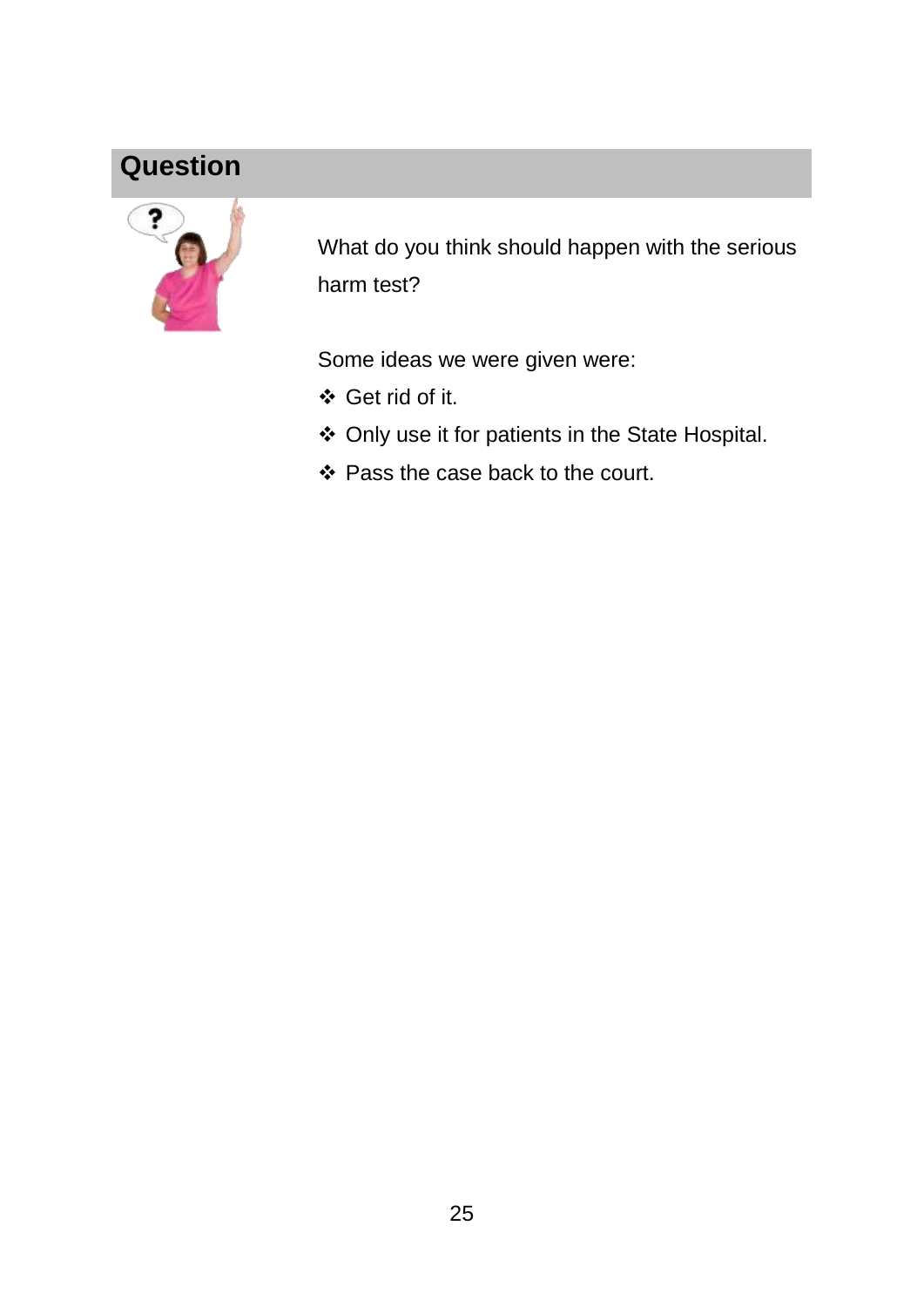

Scottish Ministers who work in the Scottish Government have a say in when restricted patients can progress, such as approving suspension and detention.



Restricted patients are people with a mental health disorder who have done a serious crime and been sent to hospital rather than prison.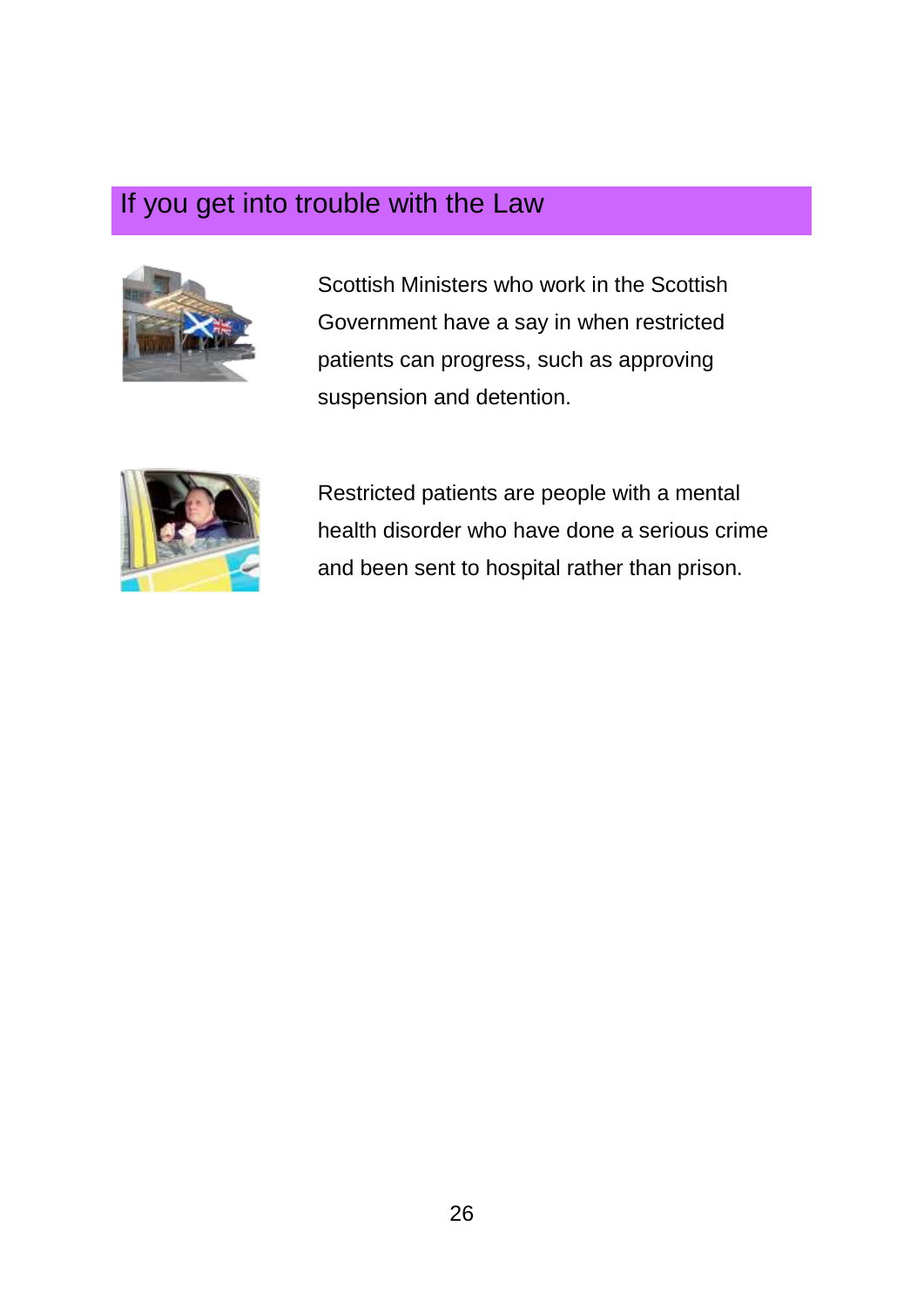### **Question**



We would like to know whether you think Scottish Ministers should keep these roles or whether a tribunal should do this instead?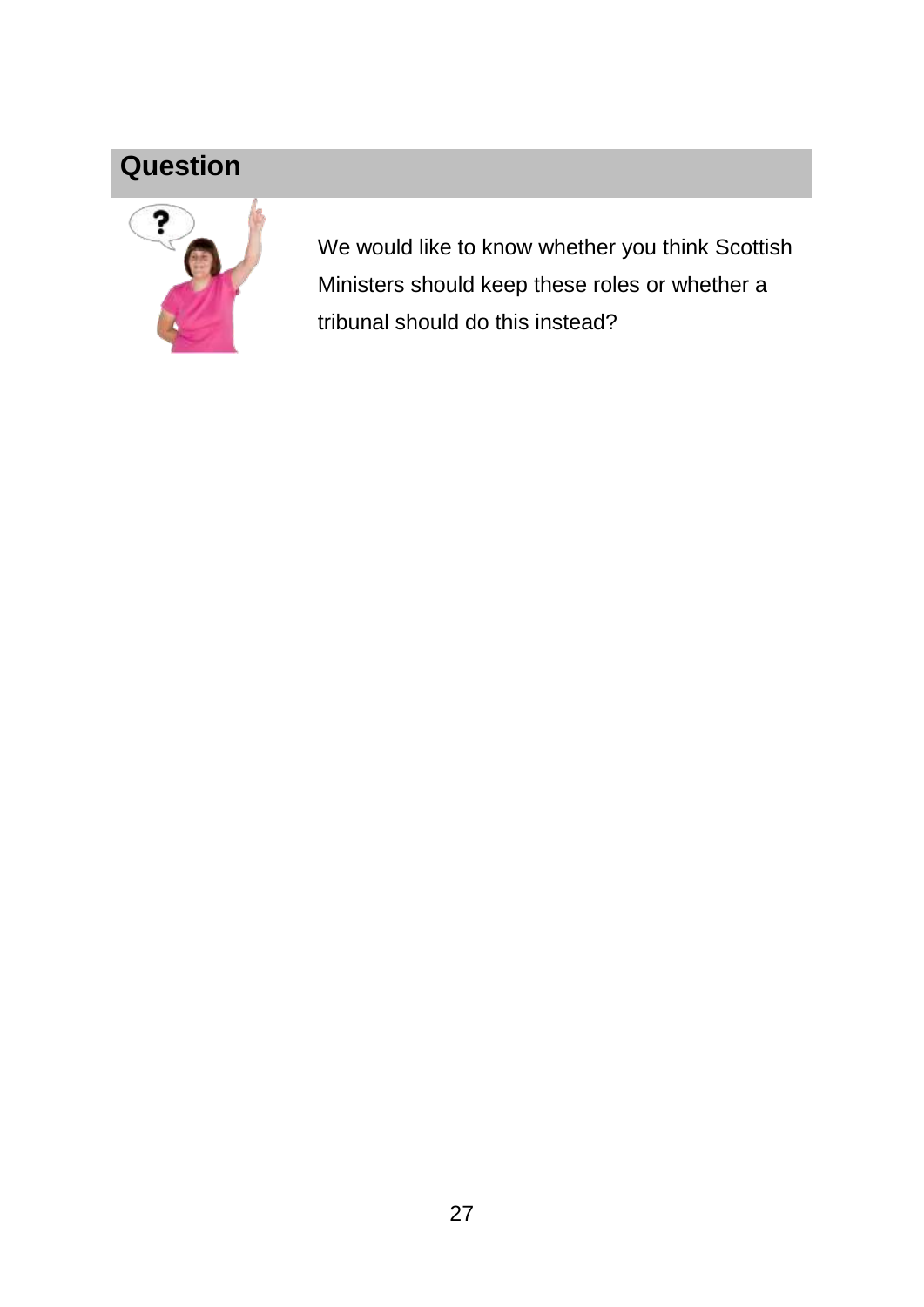

There is a Mental Health Tribunal in Scotland.

It is an independent judicial body who makes decisions about compulsory care and treatment for mental health patients.



We think the Mental Health Tribunal should be able to order bodies to provide care and support needed for someone on a forensic order.



We also think the Mental Health Tribunal should be able to have a role in recalling restricted patients and be able to vary any conditions that are in place to allow that person to be discharged.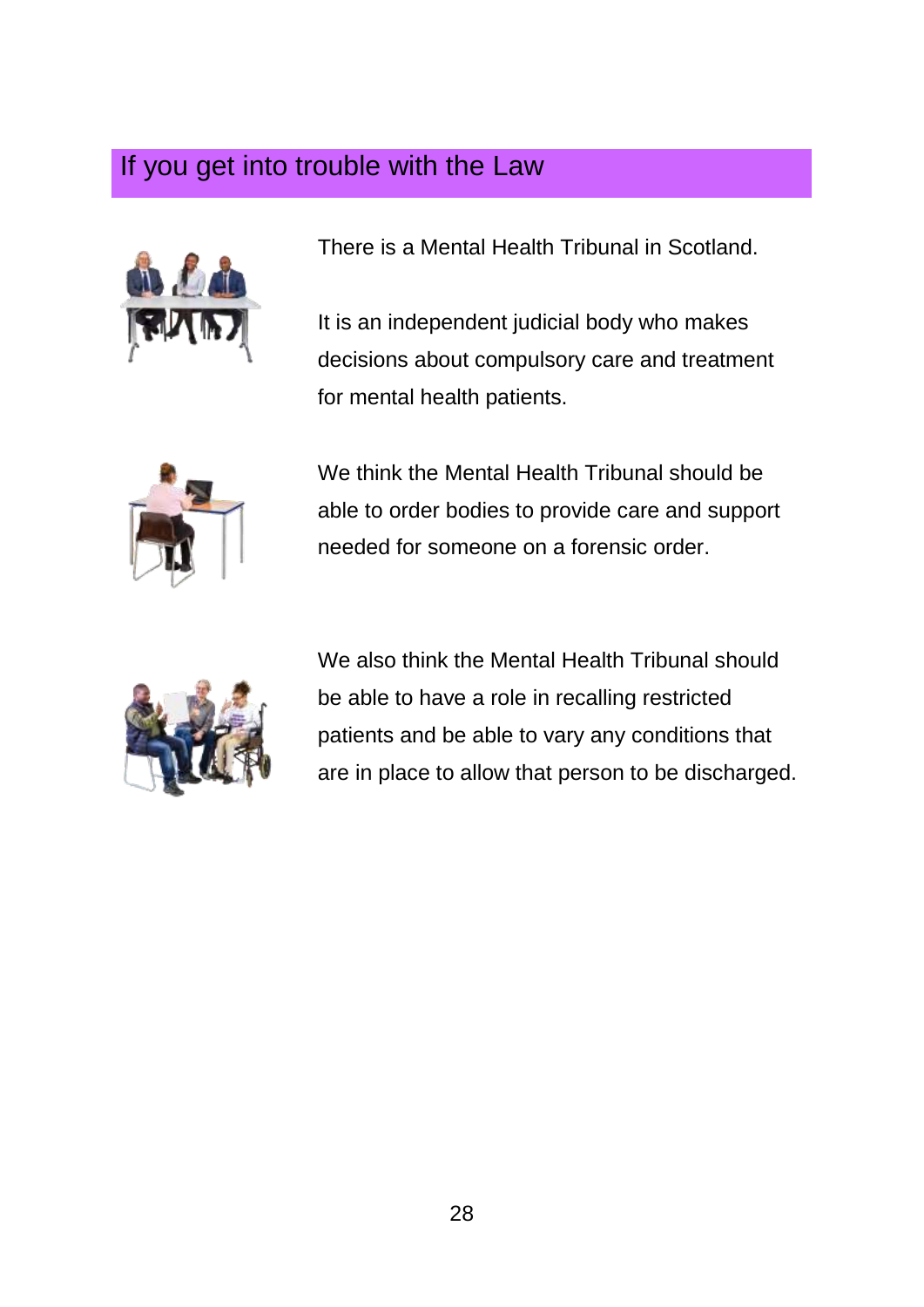# **Question**



What do you think about our ideas for the Mental Health Tribunal?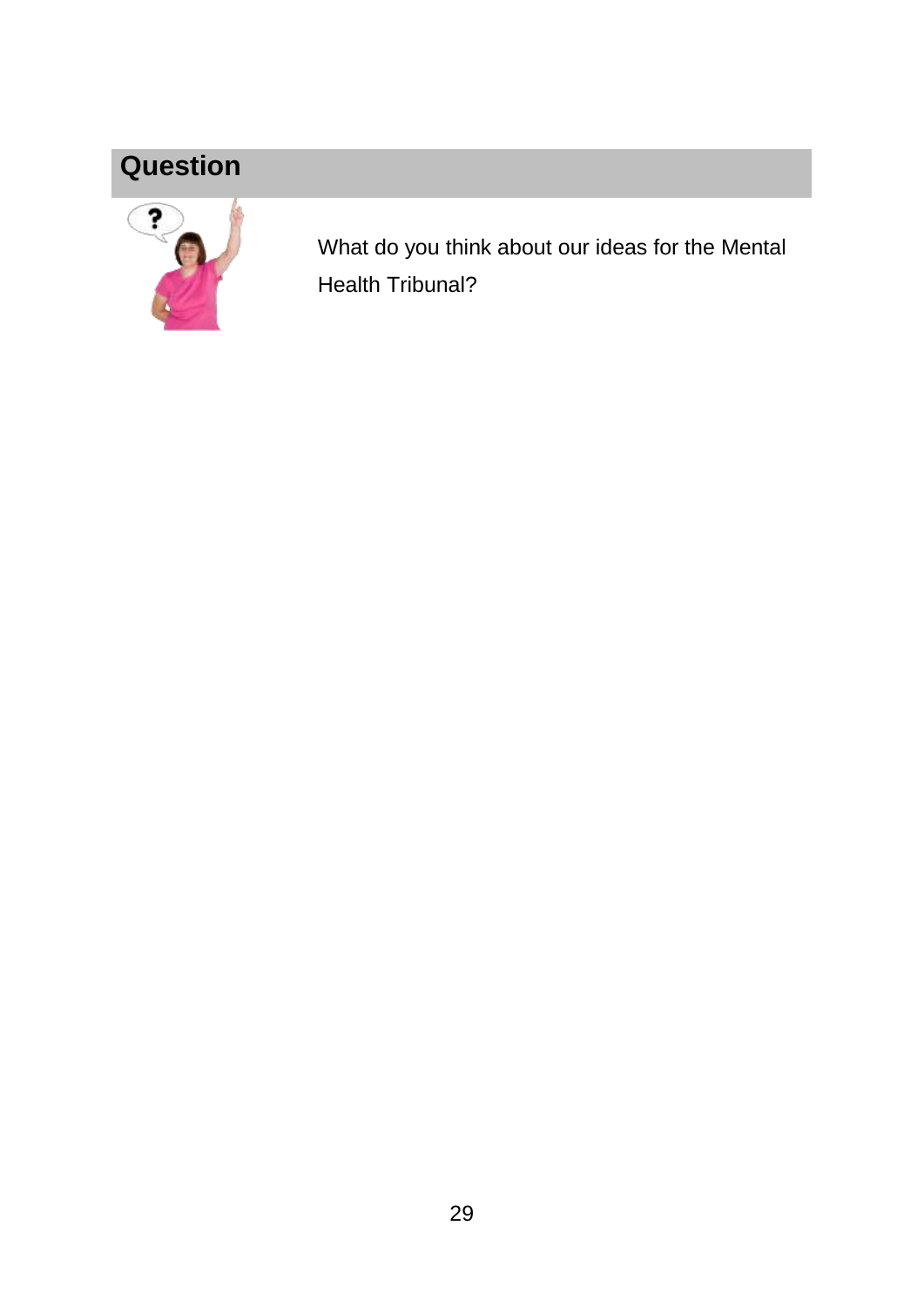

People in high and medium secure hospitals can appeal against the level of their restriction.



We would like everyone held in hospital to have this right to appeal against the level of their restriction.



At the moment you need to get your own medical report to support your appeal. We are not sure you should need to do this.

### **Question**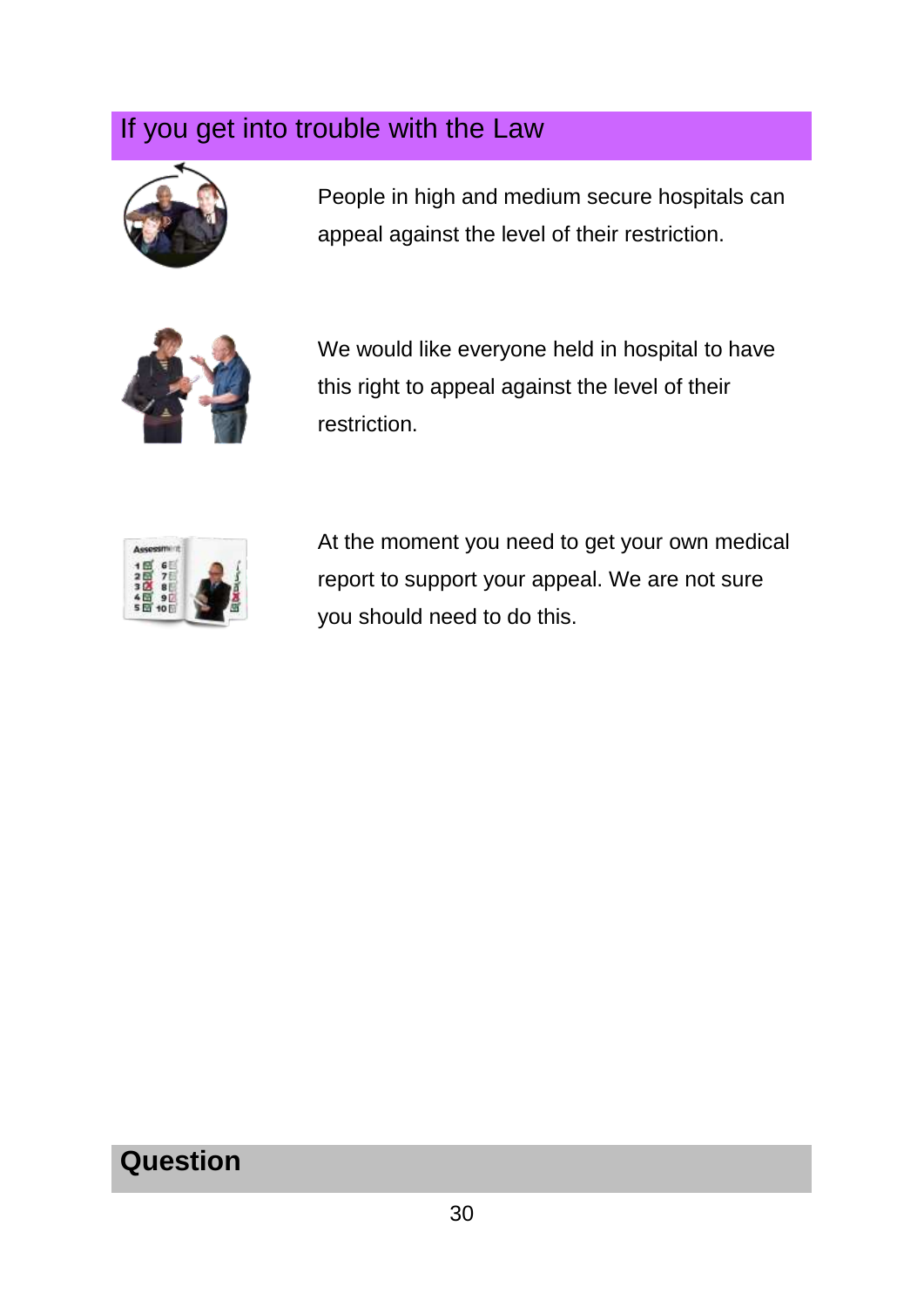

Do you think people who are convicted of criminal offences who are in the mental health system should be allowed to vote?

Why do you feel this way?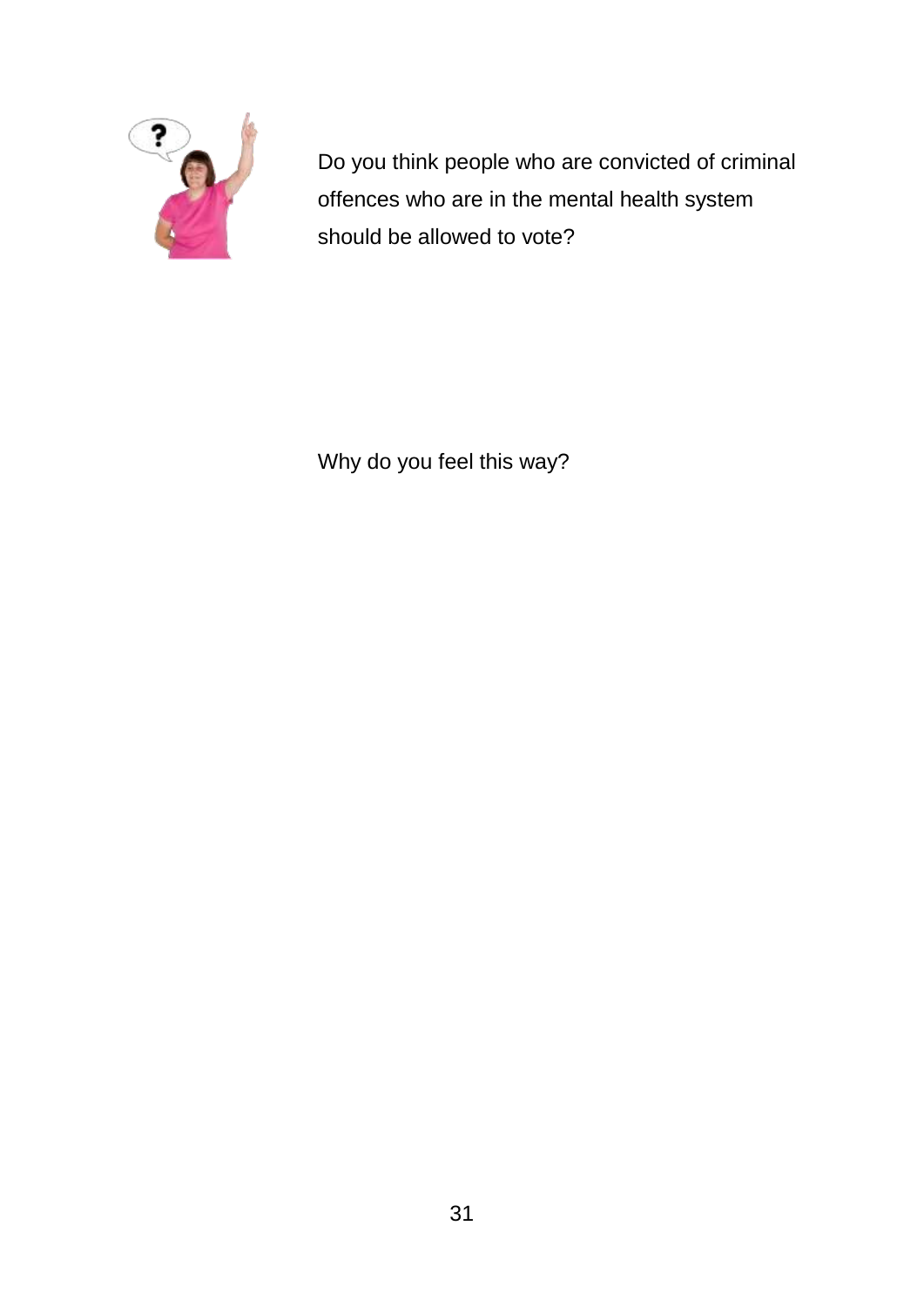# **General Question**



Is there anything else you want to tell us?

What happens next?